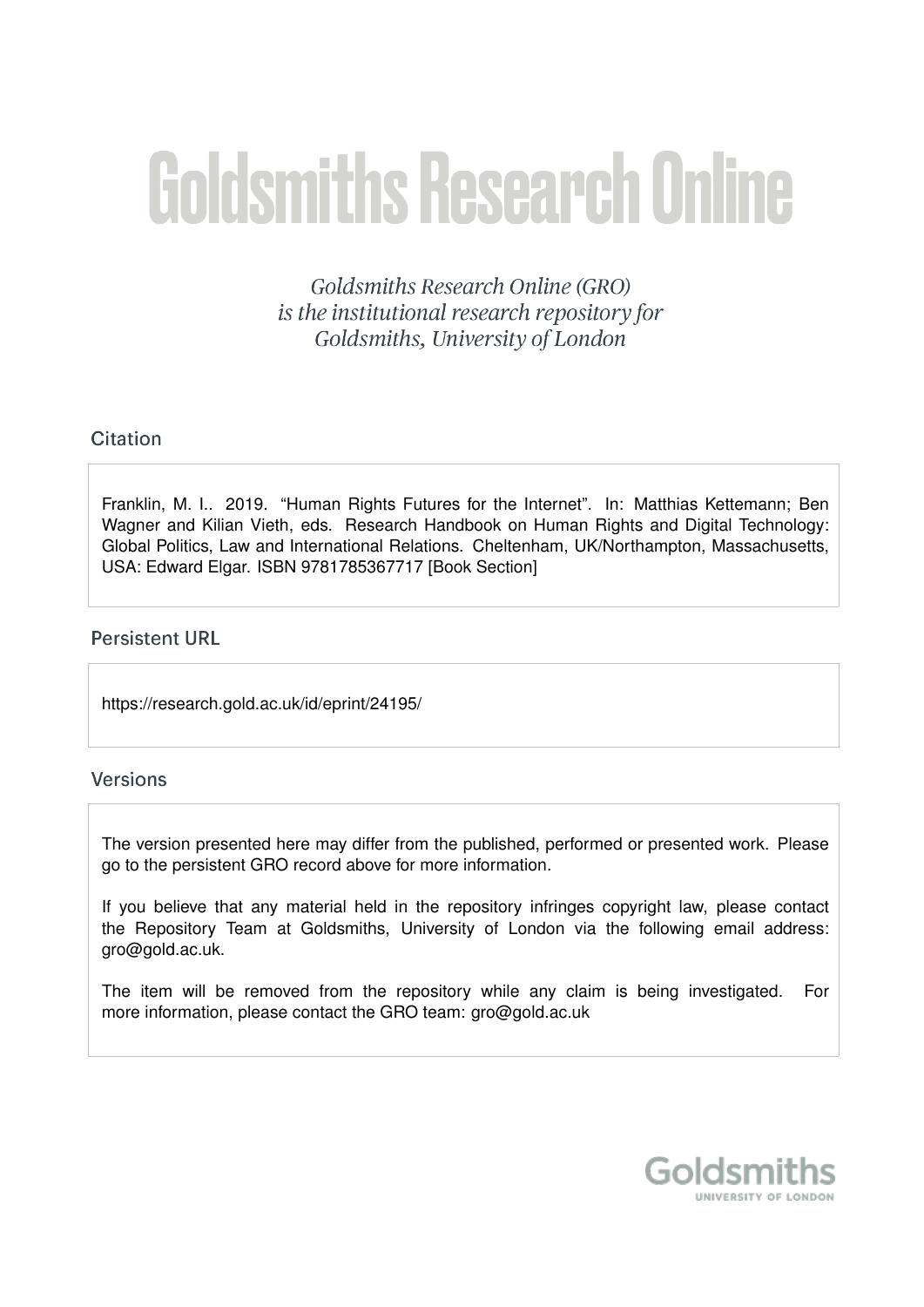# 1. Human rights futures for the internet $<sup>1</sup>$ </sup>

*M. I. Franklin* 

Biographical Note

M.I. Franklin (PhD) is Professor of Global Media and Politics at Goldsmiths, where she convenes the MA Program in Global Media and Transnational Communications and leads the EU/UK Hub of the *Deathscapes* international research project on racialized deaths in custody (Australian Research Council). Chair of the Global Internet Governance Academic Network (GigaNet), and Co-Chair of the Internet Rights and Principles Coalition (IRPC), she also edits the Human Rights and the Internet series on openDemocracy. Previous books include *Postcolonial Politics, the Internet and Everyday Life* (Routledge), and *Digital Dilemmas: Power, Resistance and the Internet* (Oxford University Press). You can follow her on Twitter @GloComm.

#### Introduction

In 2015 the UN General Assembly launched the Sustainable Development Goals, successor to the Millennium Development Goals from 2000. Another declaration from the same meeting

<sup>1</sup> This chapter is an adaptation of a six-part essay entitled *Championing Human Rights for the Internet*, Hunan Rights and the Internet, OpenDemocracy, 31 January 2016; https://www.opendemocracy.net/hri.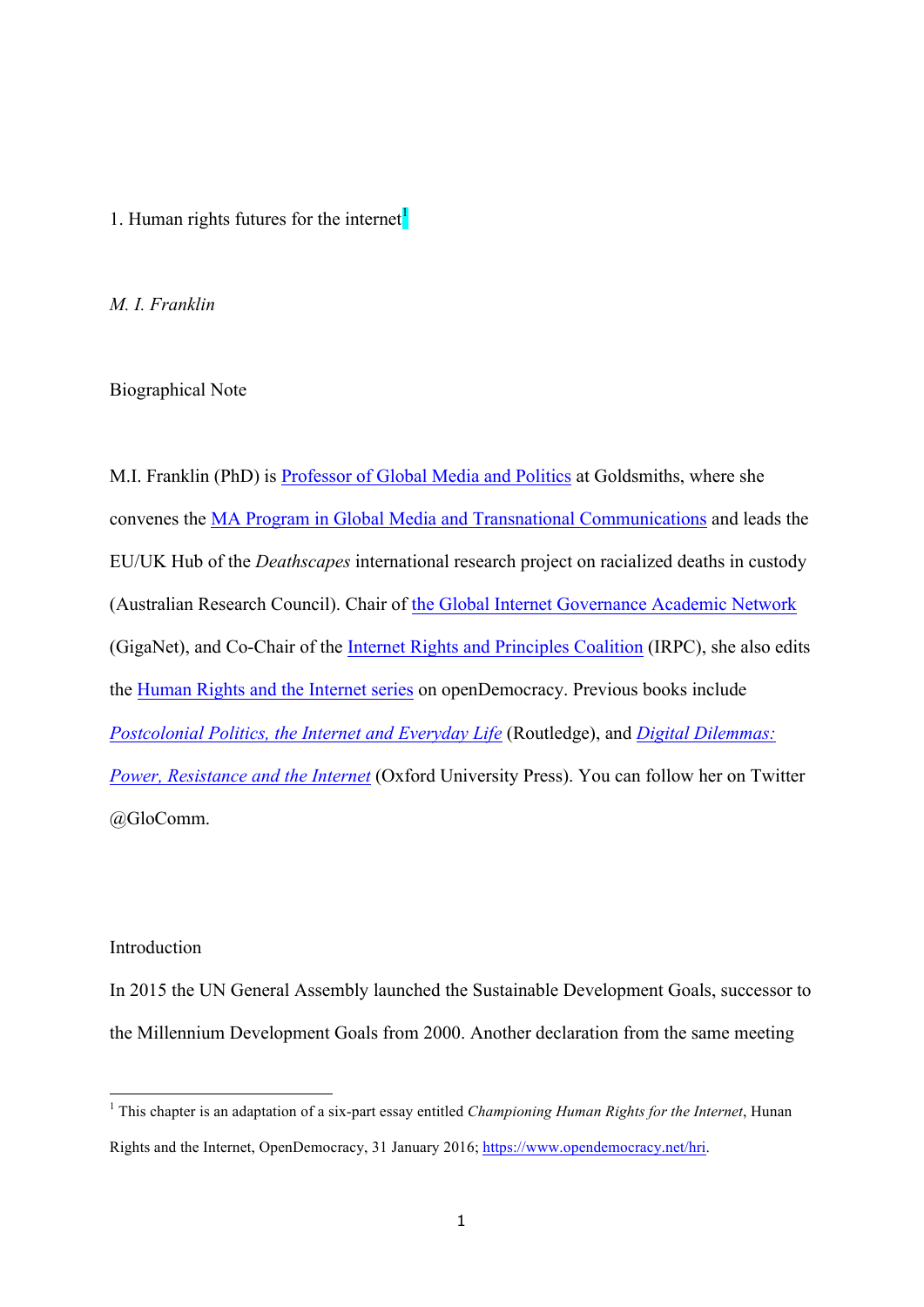renewed a set of undertakings, begun in 2003 under the auspices of the International Telecommunications Union and entitled the *World Summit on the Information Society*. This declaration makes explicit the merging of future decisions on internet-design, access, and use with these renewed Development goals and the human rights dimensions of achieving these goals in a world premised on the *supraterritoriality* of internet-dependent media and communications<sup>2</sup>.

"We reaffirm our common desire and commitment to…build a people-centred, inclusive and development-oriented Information Society...premised on the purposes and principles of the Charter of the United Nations, and respecting fully and upholding the Universal Declaration of Human Rights".<sup>3</sup>

<sup>3</sup> UN General Assembly, 2015, *Outcome Document of the High Level Meeting of the General Assembly on the Overall Review of the Implementation of WSIS Outcomes*, Paragraph 6, December 2015; http://workspace.unpan.org/sites/Internet/Documents/UNPAN95707.pdf; UN News Centre, "UN Member States outline information technology roadmap to achieve sustainable development", 17 December 2015; http://www.un.org/apps/news/story.asp?NewsID=52851#.VnqNLFK0KO2. For more information on UN Resolutions and related reports on the Right to Privacy in the Digital Age see the UN Human Rights Office of the High Commissioner for Human Rights at http://www.ohchr.o The Right to Privacy in the Digital Age rg/EN/Issues/DigitalAge/Pages/DigitalAgeIndex.aspx

<sup>&</sup>lt;sup>2</sup> See Jan Aart Scholte, *Globalization: A Critical Introduction*, 2<sup>nd</sup> Edition, Palgrave Macmillan, 2015. The term *internet* (uncapitalized) is used here as a broad rubric for computer-dependent media and communications that include internet design, access, use, data and content management. This term includes goods and services, and cultures of use that are not covered in the more restricted engineering definition of the Internet (capitalized) as a computerized communications architecture comprising a planetary "network of networks". For more on these distinctions see Giampiero Giacomello and Johan Eriksson (eds),*"*Who Controls the Internet? Beyond the Obstinacy or Obsoleteness of the State", *International Studies Review*, vol. 11, issue 1, January 2009: 205–230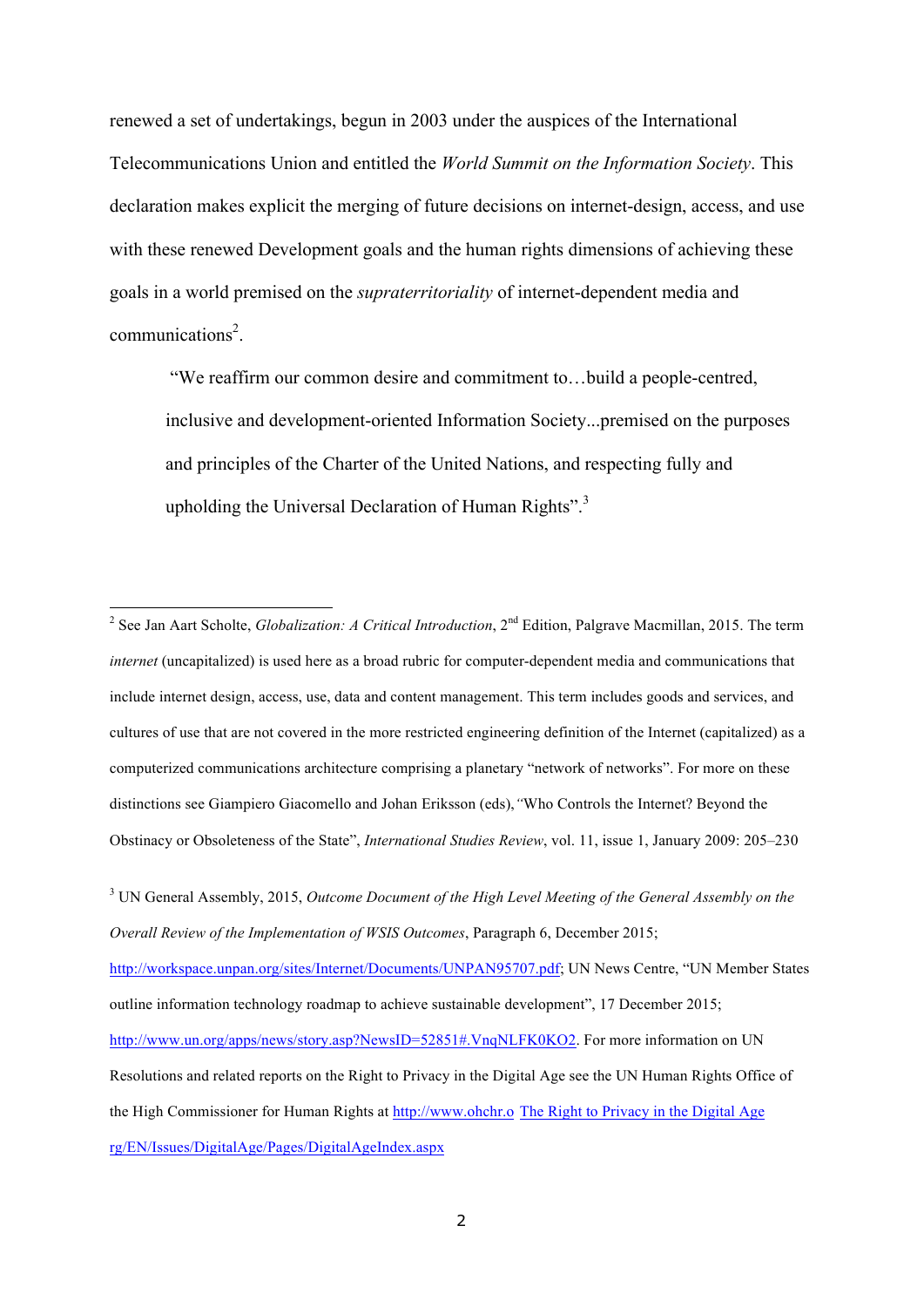Even at a symbolic level, high-level utterances such as these have been a source of some encouragement for those mobilizing across the spectrum of human rights at this particular policymaking nexus. Edward Snowden's whistleblowing in 2013 on US-led programs of state-sponsored programs of mass online surveillance - deployed in the name of western democratic values -played no small part in the shift from the margins to the centre that human rights-based agendas for the online environment have made, in the internet heartlands at  $least<sup>4</sup>$ .

Geopolitical and techno-legal power struggles over ownership and control of largely commercial web-based goods and services, and how these proprietary rights implicate shared guardianship of the internet's planetary infrastructure with UN member-states, were being thrown into relief two years after Edward Snowden went public with evidence of US-led programs of mass online surveillance. Presaged by Wikileaks and worldwide social movements for social and political change (e.g. the Arab Uprisings, *Occupy* and *Indignados* campaigns), these revelations have contributed to the politicization of a generation of "digital natives". The rise in mobile/smart phone usage and internet-access in the Global South, and in Asia underscores a longer-term generational shift towards an online realm of human experience and relationships. Ongoing disclosures of just how far, and how deeply governmental agencies and commercial service providers can reach into the online private and working lives of billions of internet users have thereby exposed how passionately young people regard internet access as an entitlement, a "right", their mobile, digital and networked

<sup>4</sup> Ian Thomson, "GCHQ mass spying will 'cost lives in Britain,' warns ex-NSA tech chief", The Register, 6 January 2016; http://www.theregister.co.uk/2016/01/06/gchq\_mass\_spying\_will\_cost\_lives\_in\_britain/.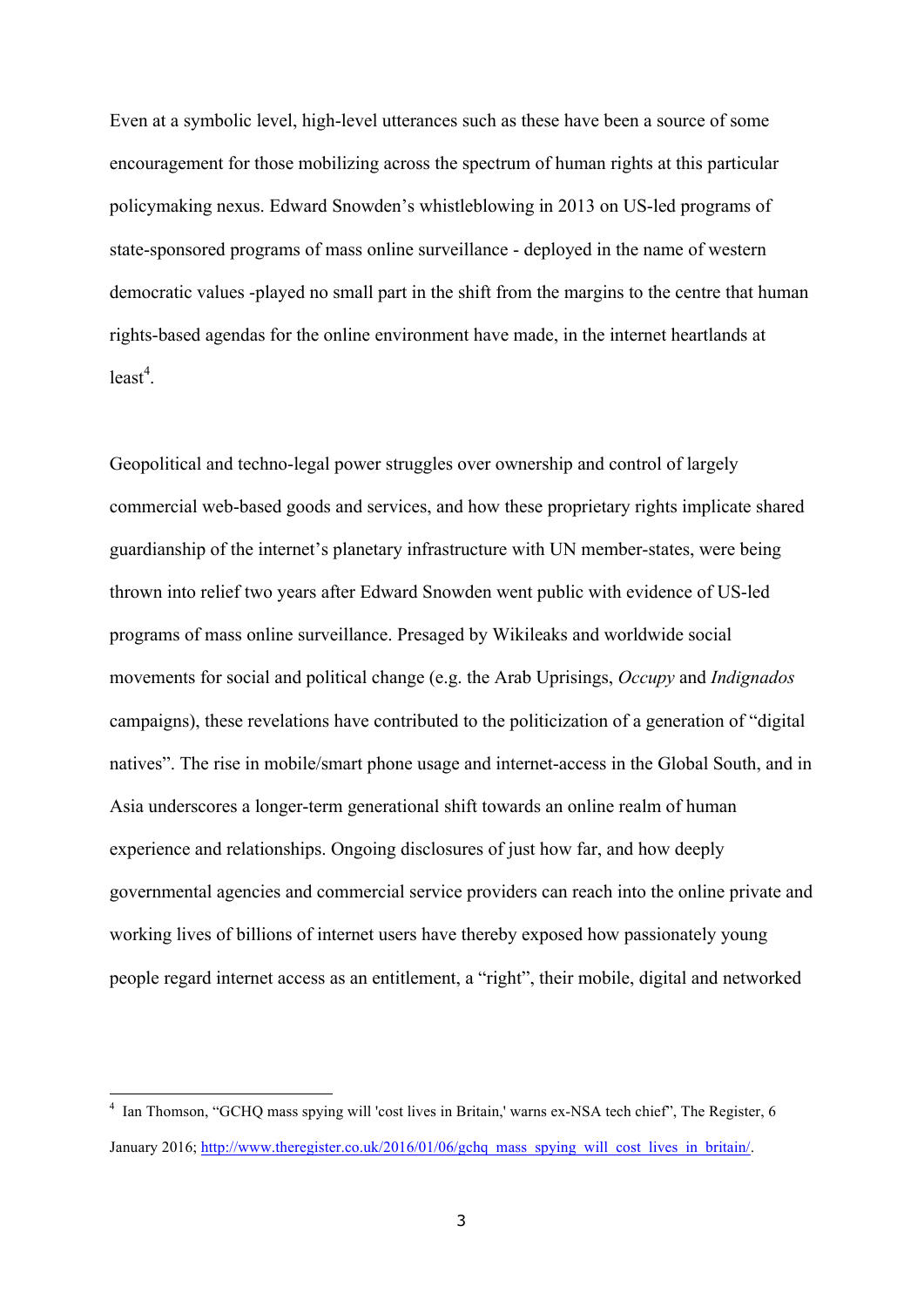communications devices (currently called smart-phones) as indispensable to their well-being and sense of belonging.<sup>5</sup>

This rise in the public profile of the human rights-internet nexus has accompanied a comparable leap up the ladder of media, and scholarly interest in how traditional human rights issues play out on - and through - the internet's planetary infrastructure, as the web becomes a global platform for bearing witness to rights abuses on the ground  $6$ . Going online (e.g. using

<sup>6</sup> See Nicholas Jackson, "United Nations Declares Internet Access a Basic Human Right", The Atlantic, 3 June 2011; http://www.theatlantic.com/technology/archive/2011/06/united-nations-declares-internet-access-a-basichuman-right/239911/. See Andrew Clapham, 2007, *Human Rights: A Very Short Introduction*, New York: Oxford University Press, and Andrew Vincent, 2010, *The Politics of Human Rights*. Oxford, UK: Oxford University Press for accessible overviews of the legal and political dimensions to international human rights that do not address information and communication technologies in general, or internet media and communications in particular. For a critical reappraisal of international human rights institutions see Nicolas Guilhot, 2005, *The Democracy Makers: Human Rights and the Politics of Global Order*, New York: Columbia University Press. Analyses that focus on the human rights-information and communications technology nexus, in part or as a whole, include Rikke F. Jørgensen (ed.), 2006, *Human Rights in the Global Information Society*, Cambridge, MA: MIT Press; Wolfgang Benedek and Matthias C. Kettemann, *Freedom of Expression on the Internet*, Strasbourg, Council of Europe Publishing, 2014: Toby Mendel, Andrew Puddephatt, Ben Wagner, Dixie Hawtin, and Natalia Torres, *Global Survey on Internet Privacy and Freedom of Expression*, UNESCO Series on Internet Freedom, Paris: UNESCO, 2012: Navi Pillay,2014, *The Right to Privacy in the Digital Age*, A/HRC/27/37, Report of the Office of the United Nations High Commissioner for Human Rights, Human Rights Council, Twenty-seventh session, Agenda items 2 and 3, Annual report of the United Nations High Commissioner for Human Rights, 30 June 2014;

http://www.ohchr.org/EN/HRBodies/HRC/RegularSessions/Session27/Documents/A.HRC.27.37\_en.pdf

<sup>5</sup> Internet World Stats, *The Internet Big Picture: World Internet Users and 2018 Population Stats*; http://www.internetworldstats.com/stats.htm, ac=cessed 8 February, 2018.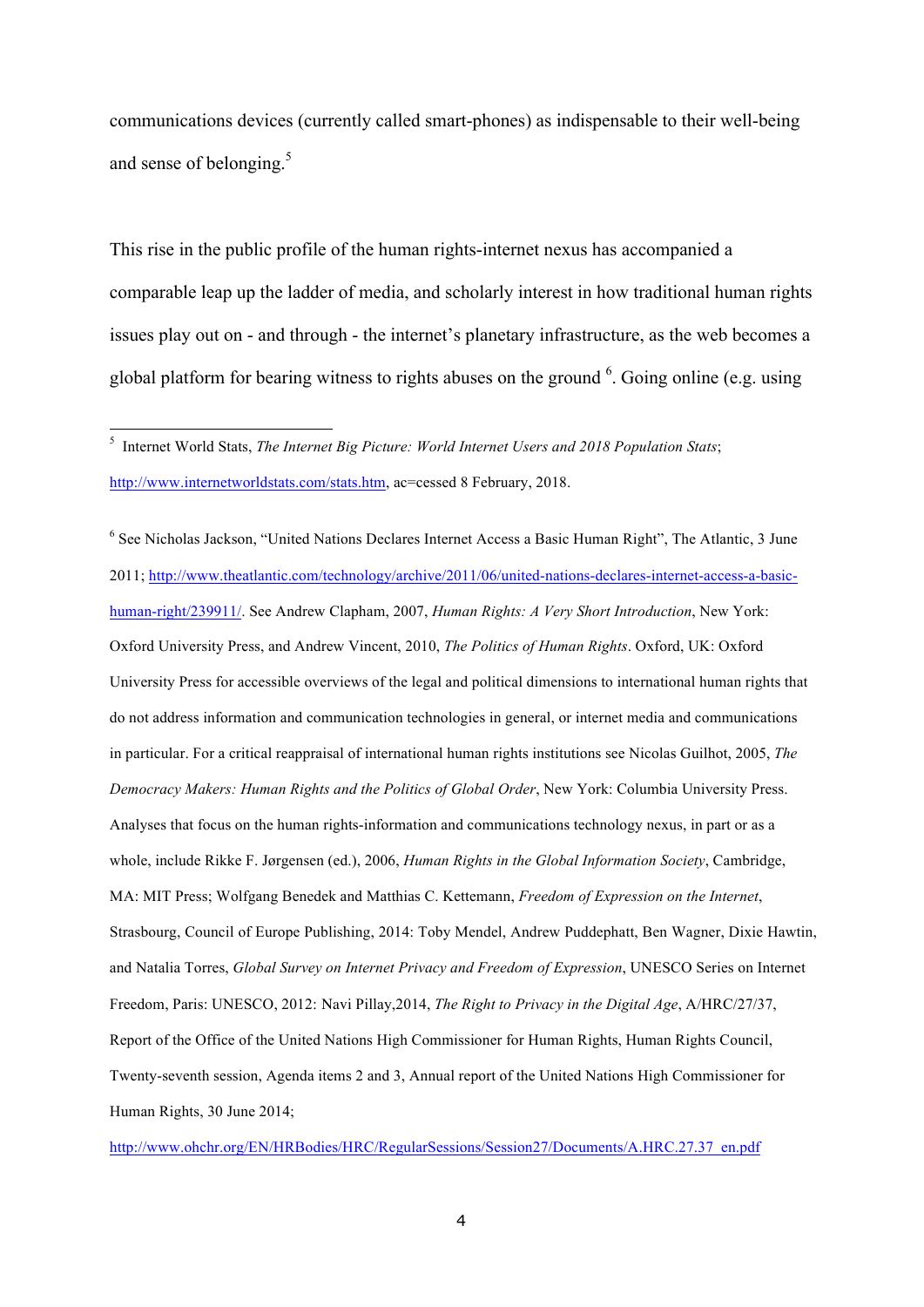email for interviews, being active on social media platforms) exposes web-dependent generations of bloggers/journalists, political dissidents, and human rights defenders to threats of another order, enables perpetrators with a digital, computer-mediated constitution. This is not only because our online presence – personal information, activities and networks - can be tracked and monitored, but also because these activities can lead to networked forms of abuse, bullying and harassment. In some parts of the world, posting material seen as overly critical of vested interests or a challenge to social and political power incurs prison sentences, beatings, and even death when blocking and censorship do not suffice  $\frac{7}{1}$ . The normalization of internet censorship techniques (e.g. denial of access, content filtering, or website blocking) go hand-in-hand with the legalization of the pervasive and sophisticated forms of state-sponsored online surveillance that Snowden brought to the public domain. On the other hand, they reveal comparable excesses from commercial service providers whose intimate monitoring of what people do online include automated forms of data-tracking and data-retention practices without clear forms of accountability. As campaigns and reports from media, and internetbased civil liberties watchdogs show (e.g. Witness, Reporters Without Borders, Article 19, Privacy International, or Global Voices), these policies have substantial implications for the protection of fundamental rights and freedoms not only on the ground but also online<sup>8</sup>. As these practices become less extraordinary, repackaged as pre-emptive security measures if not acceptable levels of intrusion into the private online lives of individuals and whole

<sup>7</sup> Media Freedom and Development Division of the Organization for Security and Co-operation in Europe (OSCE); http://www.osce.org/media-freedom-and-development, accessed 8 February 2018.

<sup>8</sup> Electronic Frontier Foundation (EFF), 2015, *Chilling Effects of Anti-Terrorism: "National Security" Toll on Freedom of Expression:* https://w2.eff.org/Privacy/Surveillance/Terrorism/antiterrorism\_chill.html; Necessary and Proportionate Campaign, 2014, *International Principles on the Application of Human Rights to Communications Surveillance*, May 2014: https://en.necessaryandproportionate.org/,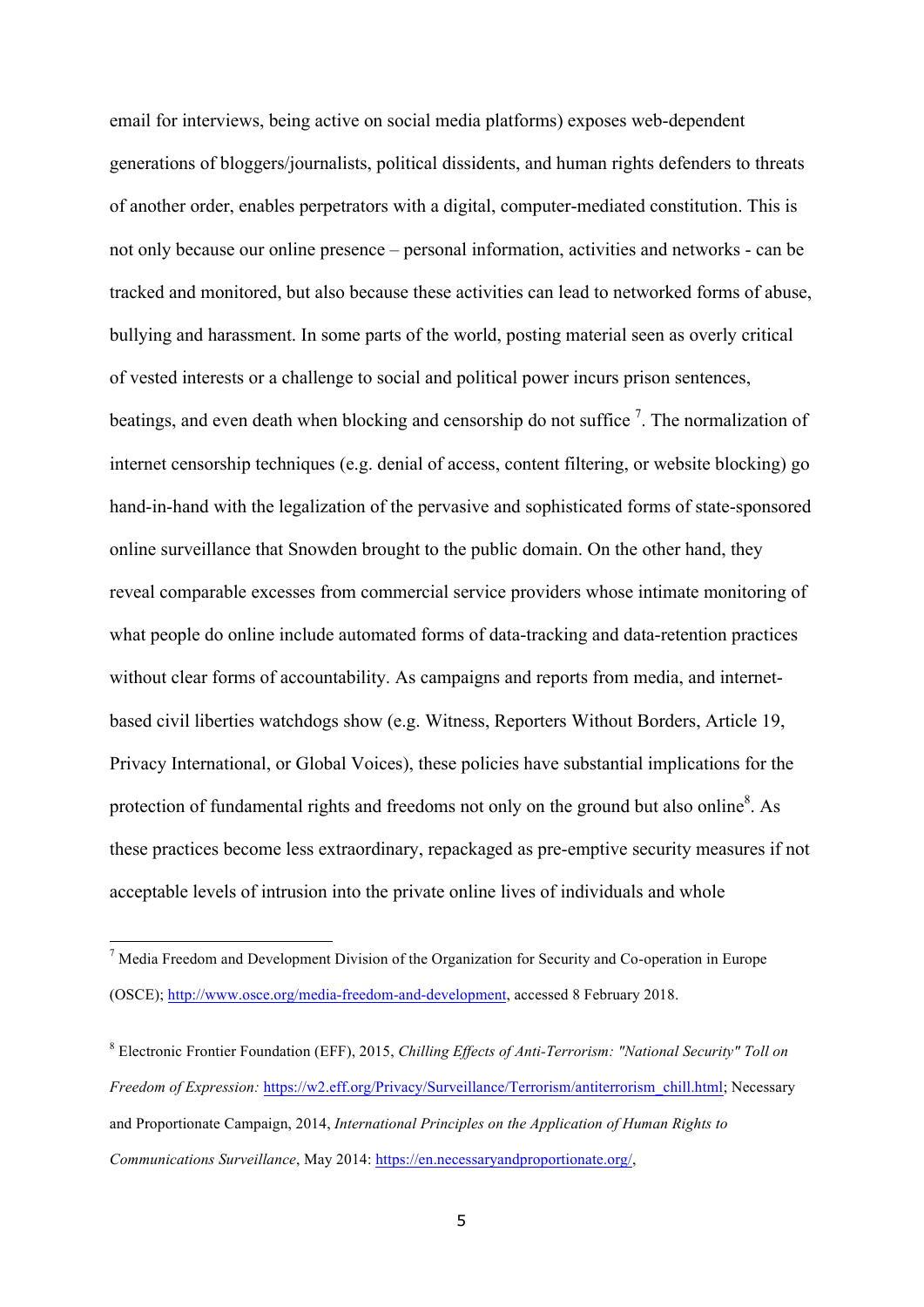communities, they underscore the ways in which public and private powers at the onlineoffline nexus have succeeded in normalizing practices that render citizens as putative suspects (guilty until proven innocent) and commodities ('you are the product' as the saying goes) in turn<sup>9</sup>.

Official recognition, from the UN Human Rights Council this goes as far back as 2012, that online human rights matter too points to the legal and ethical complexities of this technopolitical terrain however. It begs the question of how human rights jurisprudence can account for the digital and the networked properties of internet-dependent media and communications that are trans-border by design; or how emerging issues, such as online anonymity or automated data-gathering and analysis, challenge legal jurisdictions and jurisprudence based on customary law but also pivoting on the landed borders of state sovereignty<sup>10</sup>. Recognizing

-

<sup>10</sup> US Mission Geneva, 2012, "HRC Affirms that Human Rights Must Also Be Protected on the Internet (Resolution Text)", 6 July 2012: https://geneva.usmission.gov/2012/07/05/internet-resolution/; United Nations Human Rights Council, 2014, *Resolution A/HRC/26/L.24: Promotion and protection of all human rights, civil, political, economic, social and cultural rights,*

*including the right to development*, Twenty-sixth session, Agenda item 3, UN General Assembly, 20 June 2014; http://ap.ohchr.org/documents/dpage\_e.aspx?si=A/HRC/26/L.24

<sup>9</sup> Herold Benjamin, "Google Under Fire for Data-Mining Student Email Messages", *Education Week*, 13 March 2014: http://www.edweek.org/ew/articles/2014/03/13/26google.h33.html: See also Bruce Schneier, *Data and Goliath: The Hidden Battles to Collect Your Data and Control Your World*, W. W. Norton & Company, 2015

<sup>.</sup> For a US-based perspective see Mike Masnick, 2014, "UN Says Mass Surveillance Violates Human Rights", *Techdirt*, 17 October 2014: https://www.techdirt.com/articles/20141015/07353028836/un-says-masssurveillance-violates-human-rights.shtml.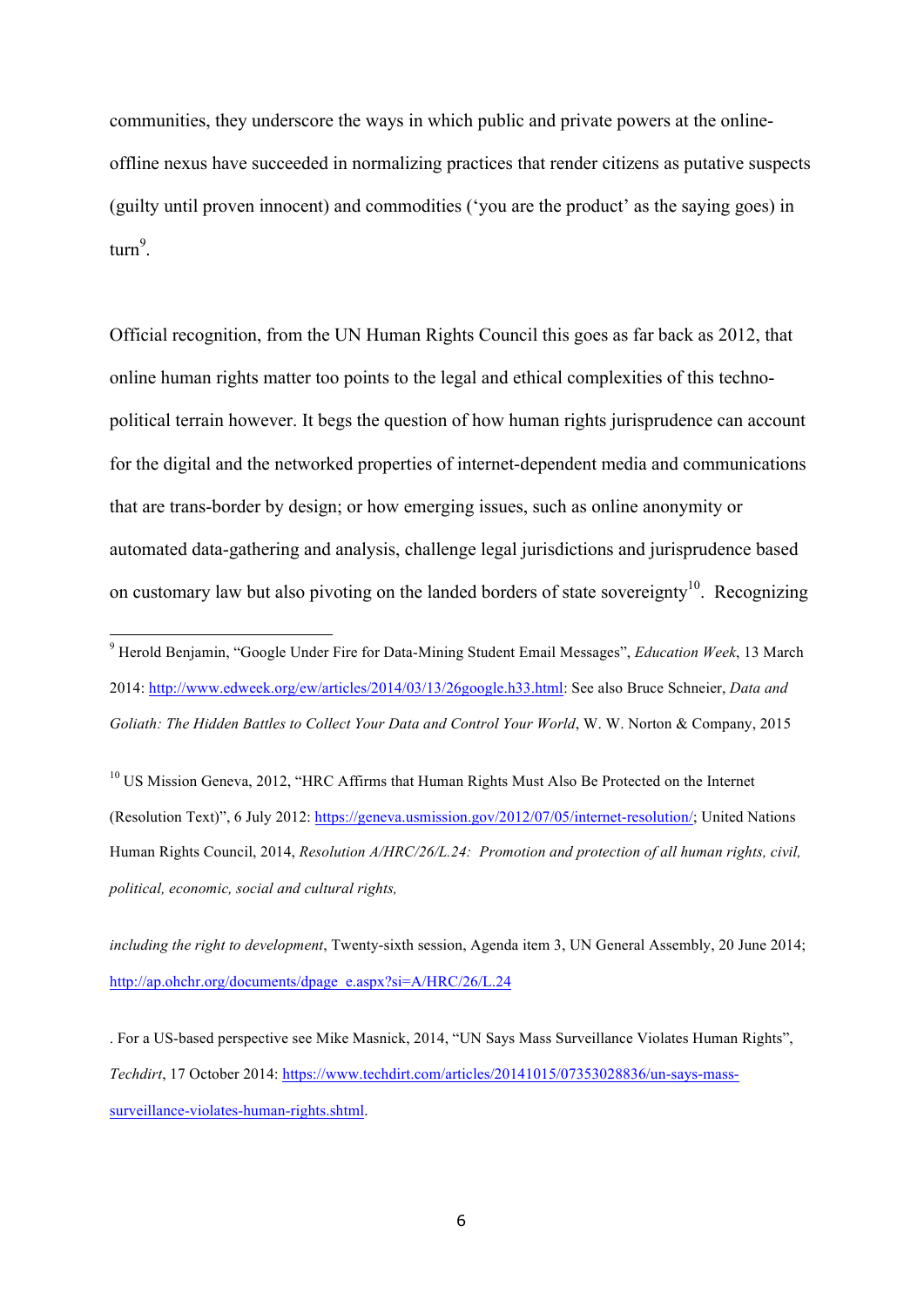that human rights exist online is not the same as being able to fully exercise and enjoy those rights. In this context, the glacial tempo of intergovernmental treaty negotiations, or legal rulings, have a hard time keeping up with the hi-speed velocity of commercial applications and market penetration of today's Tech Giants.

#### Are Digital Rights also Human Rights?

l

That there are inherently digital and internet-worked dimensions to the legal, moral, and political complexities of international human rights brings legislators, software designers, and judiciaries face-to-face with an inconvenient truth of the age. If human rights law and norms are indeed applicable to the online environment then disproportionate levels of automated personal data retention, alongside the insidiousness of pre-emptive forms of online surveillance, imply suitable and internationally acceptable law. A next generation of legal instruments that can articulate more clearly how existing human rights, such as Freedom of Expression or Privacy, should be guaranteed if both state surveillance measures, and commercial forms of monitoring, data-collection, and retention continue along their current trajectories are in their infancy. The tension between how judiciaries and politicians are reconsidering their own remits in this regard, their relative ignorance of the technicalities of internet-design, access, and use is one pressure point. Conversely, technical standard-setters, engineers, software developers, and corporate strategists have to confront the ethical and legal demands that rights-based sensibilities bring to their de facto authority as technical experts and proprietors in the global business of internet-based products and services. The difference between the respective areas of expertise and commitment that reside within these decision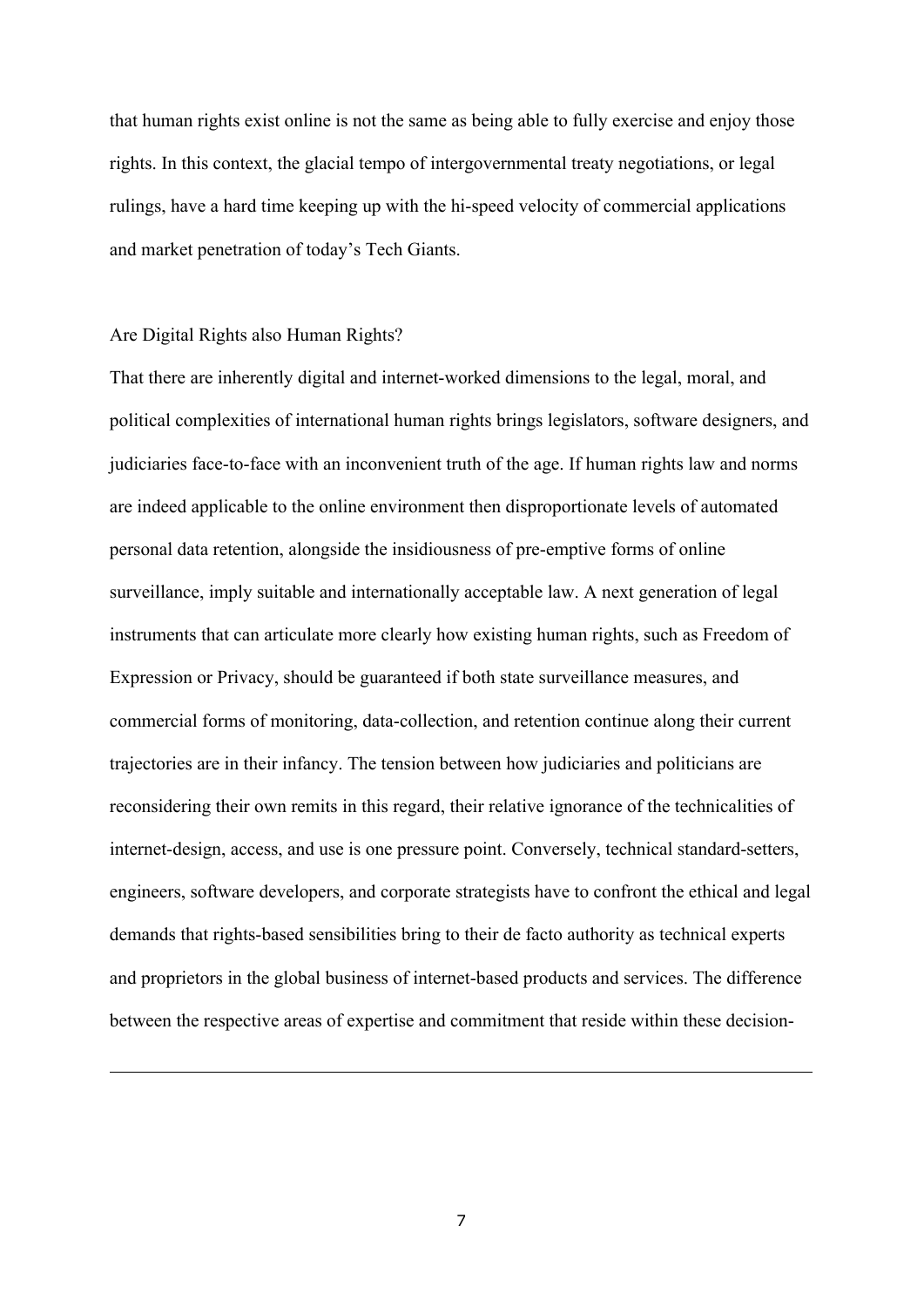making constituencies stretches out beyond the "internet freedom" versus "internet sovereignty" rhetoric of lobby-groups and opinion-makers. It affects the terms of debate about who does, or who should control the internet in ways that shifts the usual positioning of states and markets as antagonists, polar opposites in this stand-off, to where they have been along the internet's timeline to date, co-protagonists. $11$ 

Several high-profile court cases notwithstanding<sup>12</sup>, for most people knowing your rights as they may apply when you are online are only one side of the coin. Being able to fight for your

-

American, 1 September 2012: http://www.thenewamerican.com/tech/computers/item/12685-tpp-copyrightprovisions-threaten-internet-freedom-and-us-sovereignty; Nancy Scola, "Defining the 'We' in the Declaration of Internet Freedom", The Atlantic, 9 July, 2012; http://www.theatlantic.com/technology/archive/2012/07/definingthe-we-in-the-declaration-of-internet-freedom/259485/. See the late John Perry Barlow "A Declaration of the Independence of Cyberspace", Electronic Frontier Foundation, 8 February 1996;

https://projects.eff.org/~barlow/Declaration-Final.html, accessed 7 October 2016. A 21<sup>st</sup> century riposte revises the title of Barlow's much-cited declaration. See Daniel Castro, "A Declaration of the interdependence of Cyberspace", *Computer World*, 8 February 2013; http://www.computerworld.com/article/2494710/internet/adeclaration-of-the-interdependence-of-cyberspace.html, accessed 7 October 2016. I discuss these battles over the narrative of the internet's origins in M.I. Franklin, Digital Dilemmas: Power, Resistance and the Internet (Oxford University Press 2013).

 $12$  Maximillian Schrems v. Data Protection Commissioner. ECLI:EU:C:2015:650; Electronic Privacy Information Centre (EPIC), 2015, *Max Schrems v Irish Data Protection Commissioner (Safe Harbor)*; https://epic.org/privacy/intl/schrems/: Robert Lee Bolton, "The Right to Be Forgotten: Forced Amnesia in a Technological Age", 31 J. Marshall J. Info. Tech. & Privacy L. 133 (2015): 133-144; Jeffrey Rosen, "The Right to Be Forgotten", 64 Stan. L. Rev. Online 88, February 13, 2012; Andrew Orlowski, "Silicon Valley now 'illegal' in Europe: Why Schrems vs Facebook is such a biggie", The *Register*, 6 October 2015; http://www.theregister.co.uk/2015/10/06/silicon\_valley\_after\_max\_schrems\_safe\_harbour\_facebook\_google\_an alysis; The Economist, 2014, "The right to be forgotten: Drawing the line", 4 October 2014;

<sup>&</sup>lt;sup>11</sup> Joe Wolverton, "TPP Copyright Provisions Threaten Internet Freedom, U.S. Sovereignty", The New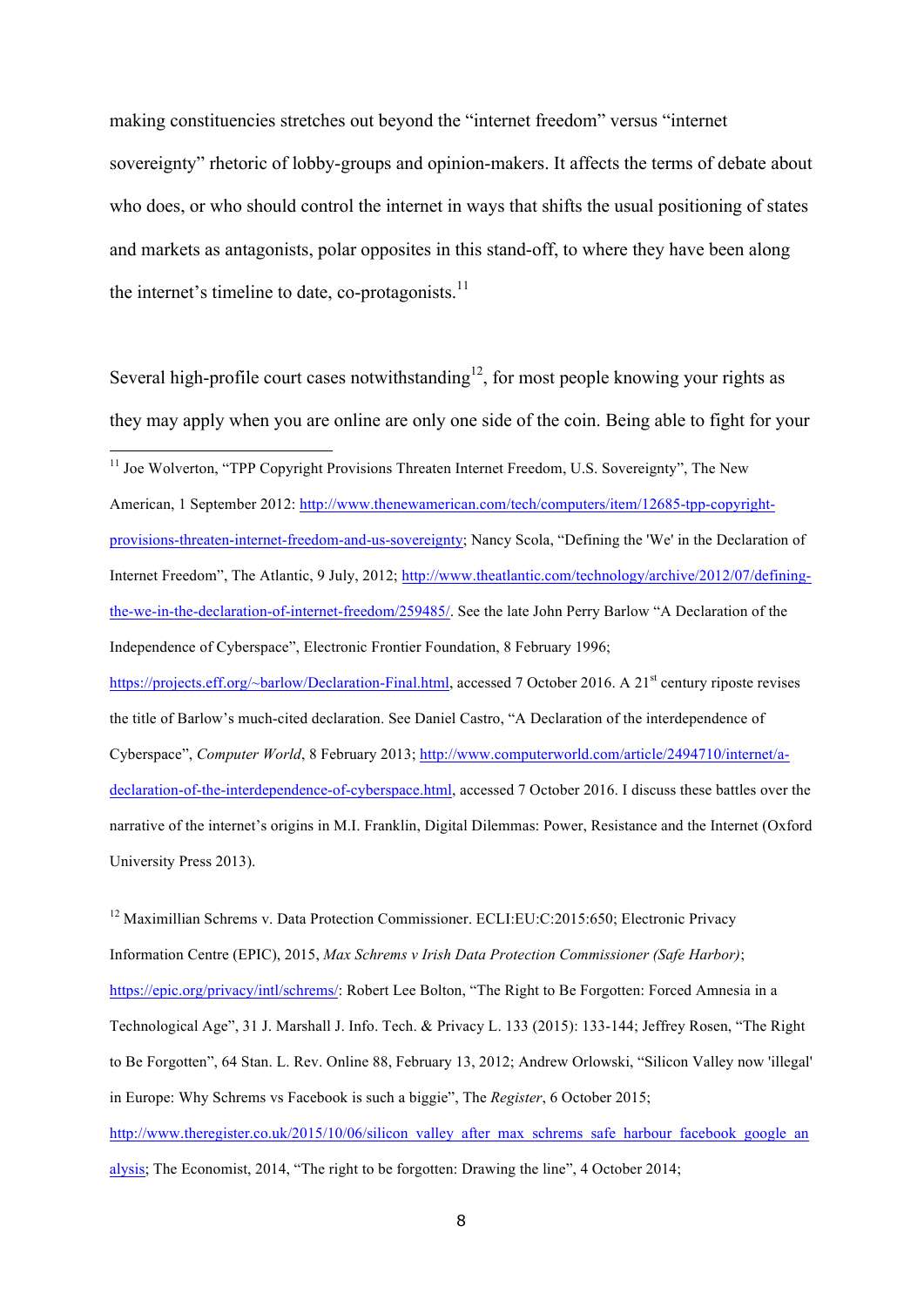rights online is another. Having the know-how goes alongside the want-to and the wherewithal in this regard. Addressing this particular "disconnect" has been one of the main reasons behind various campaigns to raise awareness of human rights for the online environment on the one hand and, on the other, for how international law places obligations on designers and policy-makers at the national and international level. Yet, arguments about why indeed human rights matter for our online lives, and who is responsible for taking action - the individual, the government, or the service provider - rage over most people's heads. Recent public debates, in the EU at least, are steeped in a post-neoliberal rhetoric of whether the "not so bad" of government regulation is an antidote for the "not so good" of runaway market-leaders in internet services who have access to the private online lives of up to one in seven people on the planet. The disconnect between this everyday level of onlineness and what people know about how their digital footprints are being monitored, let alone what they believe they can do about it, is underscore by the entrenchment of commercial service provision; in the workplace, schools and universities, hospitals and government departments. For instance, "free" cloud computing services come with a price as commercial service providers set the terms of use of essential services (from email to data-storage) in the long term. With that they become private gatekeepers of future access to public, and personal archives of digital content (so-called big data) housed in corporate server farms around the world.<sup>13</sup>

http://www.economist.com/news/international/21621804-google-grapples-consequences-controversial-rulingboundary-between.

l

<sup>13</sup> Brandon Butler, "Recent cloud critics, including Wozniak, intensify debate", NetworkWorld, 9 August 2012; http://www.networkworld.com/article/2190427/cloud-computing/recent-cloud-critics--including-wozniak- intensify-debate.html; Jonathan Nimrodi, "10 Facts You Didn't Know About Server Farms", *Cloudyn Blog*, 8 September 2014; https://www.cloudyn.com/blog/10-facts-didnt-know-server-farms/.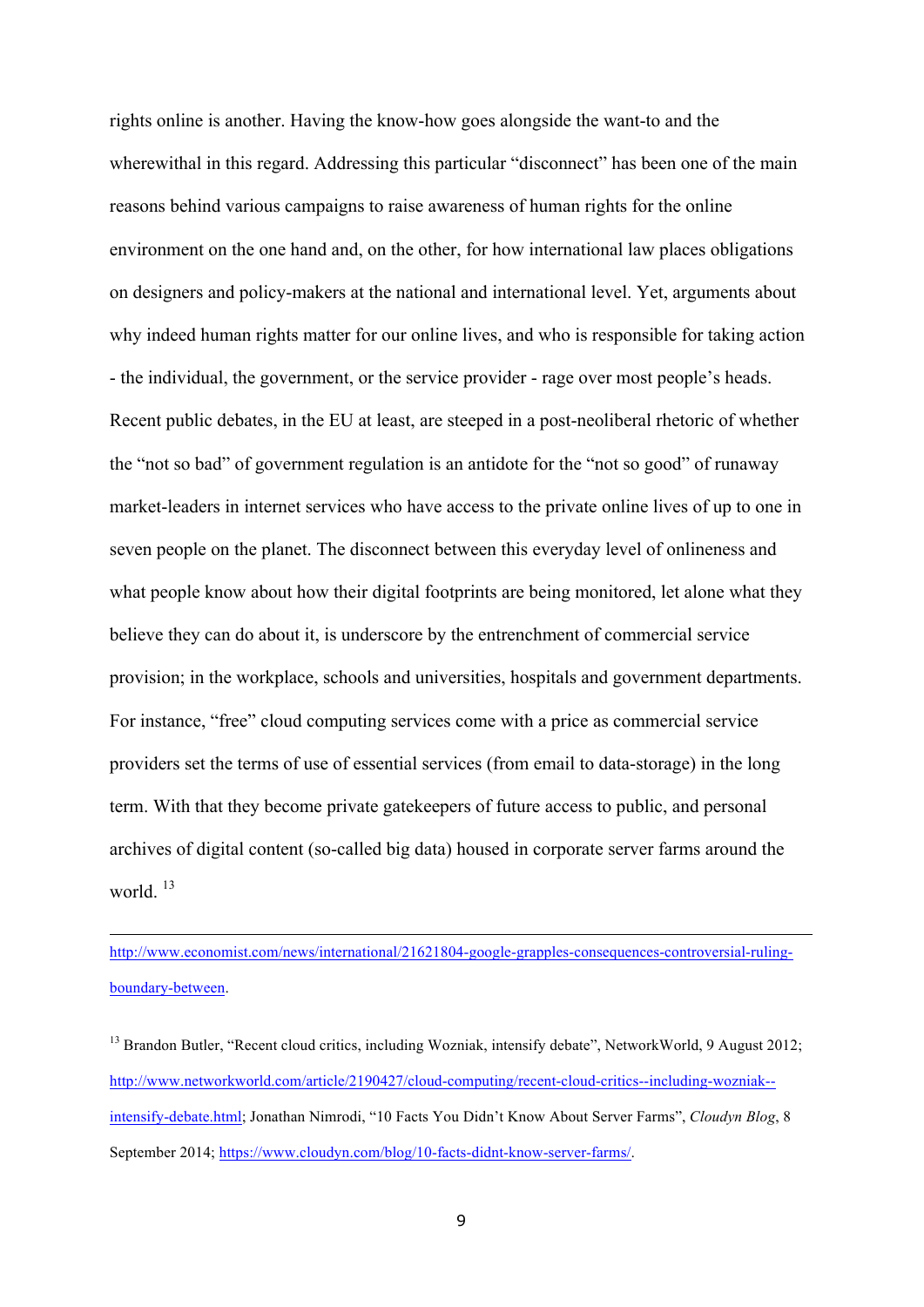## Shifting Historical Contexts and Terms of Reference

Some points from a wider institutional and historical perspective bear mentioning at this point. First, any talk of human rights has to take into account the trajectory of successive generations of international human rights law and norms. The UN system and its memberstates is the progenitor and inheritor of existing human rights norms has an implicit stake in any decisions that affect the future of internet-design, access, use, data and contentmanagement. This means that human rights advocacy for the internet enters ongoing debates about the legal stature and implementation of so-called first generation human rights treaties and covenants that make up the International Bill of Rights, i.e. the Universal Declaration of Human Rights (UDHR, 1948), the International Covenant on Civil and Political Rights (ICCPR, 1966), and the often overlooked International Covenant on Economic, Social and Cultural Rights (ICESCR, 1966), inter alia. In this respect human rights treaty negotiations and a patchy record of ratification over seventy years are branded by the ways in which the US continues to exercise its political, military and hi-tech hegemony in material and discursive ways.<sup>14</sup>

Second, as scholars and judiciaries start to tackle these issues, as they play out online but also at the online-offline nexus, they are confronted with the political and legal limits of the Westphalian international state system and its jurisprudence. Despite notable exceptions (e.g. agreements on the Law of the Sea, Outer Space, on custodianship of the environmental

<sup>&</sup>lt;sup>14</sup> This position of incumbent power has had a role to play in debates about whether existing human rights law are best implemented diachronically (one by one, step by step) or synchronically (as an interrelated whole). See Patrick Macklem, Human Rights in International Law: Three Generations or One? October 28 2014: http://ssrn.com/abstract=2573153; Vincent op cit.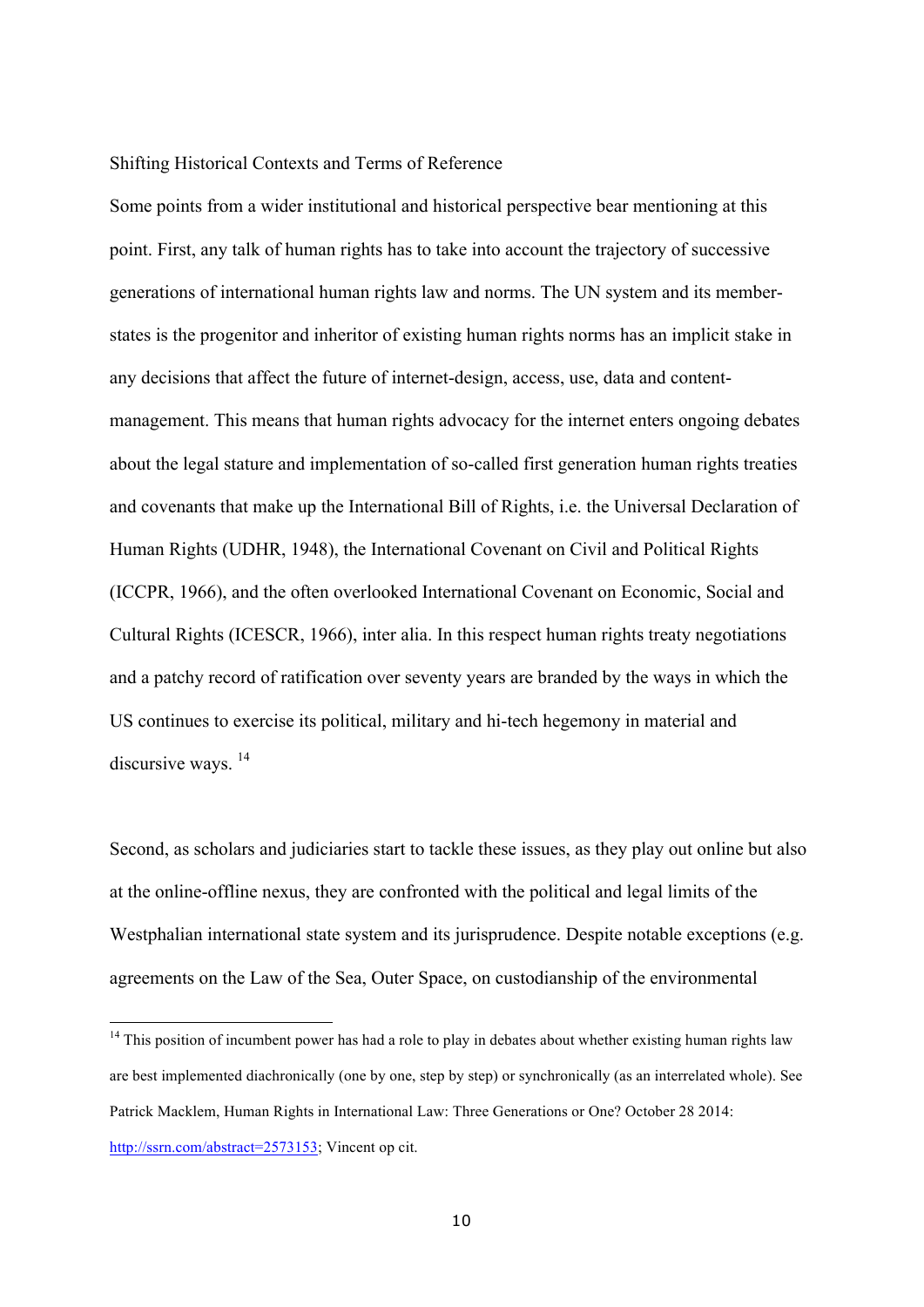integrity of the Antarctic and Artic regions) and debates about the security implications of conceiving the internet and its cyberspaces as a *global commons* <sup>15</sup>, the current system is fuelled by the aforementioned institutionalized privilege of state-centric rule of law and bounded citizenries thus structuring the horizon of possibility for change. The ways in which ordinary people, corporate actors, social movements, and transnational networks - from global financial markets to criminal organizations - use internet technologies have been rattling the cage of this geopolitical status quo for some time however. The rest of the text of the UN resolution cited above attempts to link this historical world order to the emergence of *multistakeholder* decision-making as a substitute to multilateral institution-building<sup>16</sup>.

Third, alongside the formative role that prominent civil society organizations, and emerging global networks representing the 'technical community' play (the Global Network Initiative, Internet Society, or the Internet Engineering Task Force for example) in promoting so-called multistakeholder participation as the sine qua non of internet policymaking, corporate actors play no small part in delimiting this horizon of possibility as well<sup>17</sup>. This is a role that grants

<sup>16</sup> UN General Assembly, 2015, op cit. For more on these two seemingly mutually exclusive terms in official statements ssee M.I Franklin, "(Global) Internet Governance and its Civil Discontents" in *Cybersecurity: Human Rights in the Age of Cyberveillance*, edited by Joanne Kulesza and Rob Balleste, Rowman and Littlefield/Scarecrow Press, 2015

<sup>&</sup>lt;sup>15</sup> Mark Raymond, "The Internet as Global Commons?" Centre for International Governance Innovation (CIGI), 26 October 2012; https://www.cigionline.org/publications/2012/10/internet-global-commons

<sup>&</sup>lt;sup>17</sup> Examples of relevant meetings include the NETmundial: Global Multistakeholder Meeting on the Future of Internet Governance, 23-24 April 2014; http://www.netmundial.br/ ; the annual Internet Governance Forum meetings hosted by UN-DESA; http://www.intgovforum.org/cms/ . For a further discussion on the politics of terminology, see Franklin, op cit: 105-128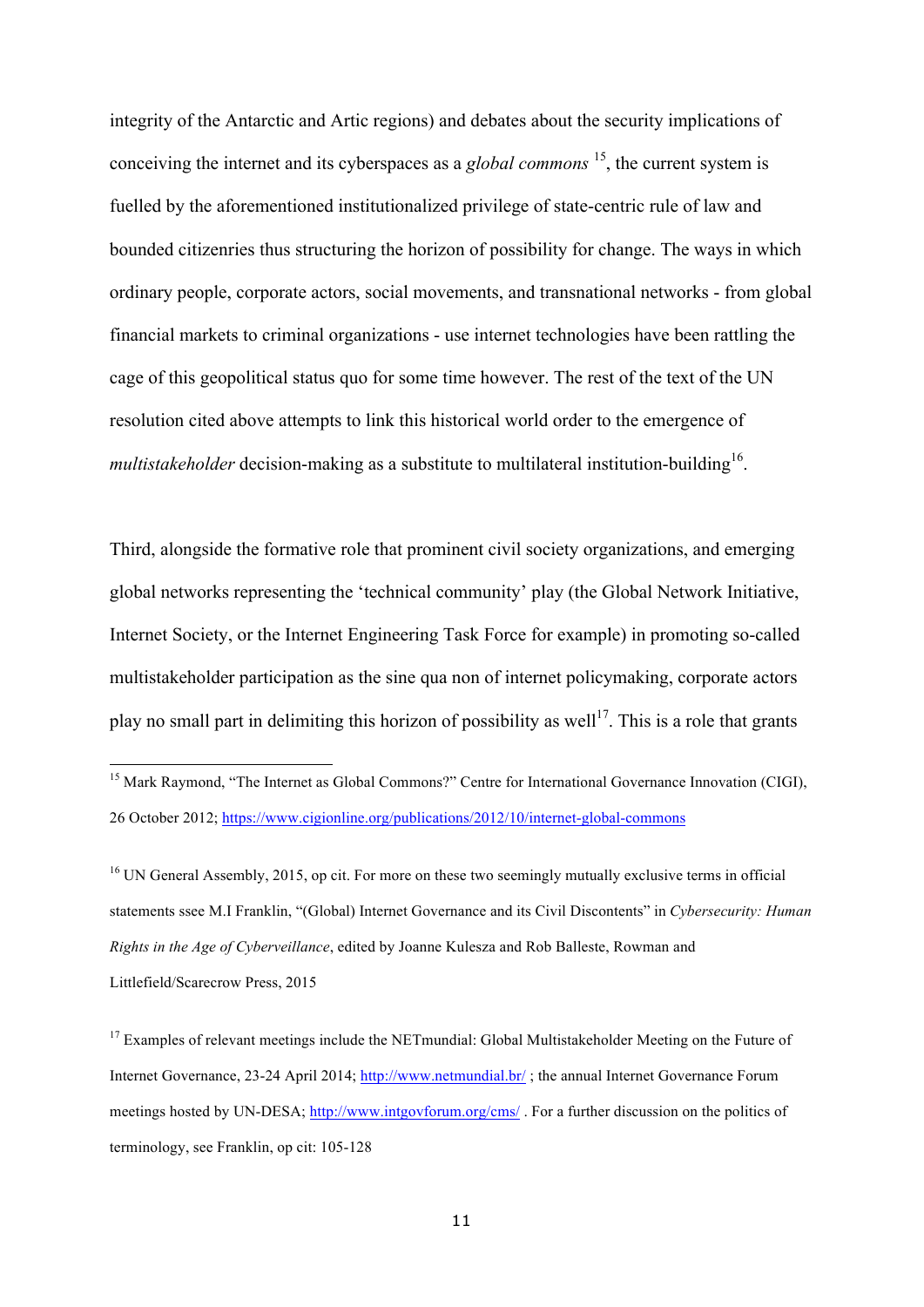these players policymaking power - in kind rather than by international treaty - through the proprietary rights of commercial enterprise, and copyright $18$ .

In this respect it is a misnomer to talk of the influence that internet-dependent media and communication have on society, culture, and politics in simple, techno-determinist terms. Nor is it elucidating to continue labelling the last quarter-century's successive generations of internet-service provisions, news and entertainment, and user-generated content as "new" media. It is tempting. But recourse to such binaries serves to derail more nuanced, and informed interventions. One reason is that an ongoing preoccupation about value that undergirds these entrenched binaries (e.g. "existing" versus "new" rights, "old" media versus new/social media) obstructs considerations of how the exercise, or being deprived of our rights already matter in online settings. It also presumes that pre-internet and/or offline domains of sociocultural, or political engagement are of a higher moral order, innocent and without violence. The record shows they are not.

This insight then can then shift entrenched value-hierarchies that position successive generations of internet-based mobilization, forms of solidarity and dissent (e.g. e-petitions, social media campaigns, community-building) lower on the political pecking order of authenticity, such as the pre-internet forms of mobilization and publicity of  $20<sup>th</sup>$  century civil rights and other social movements. More familiar displays of solidarity such as street marches, hardcopy petitioning, print and televisual media presence, are also not without abuses of privilege, empty rhetoric, or opportunism. Besides, these once older 'new social movements' have gone online, gone digital also, adopting commercial social media tools as

<sup>18</sup> See Rebecca McKinnon, "Playing Favorites" in *Guernica: A Magazine of Art and Politics*, 3 February 2014; https://www.guernicamag.com/features/playing-favorites/.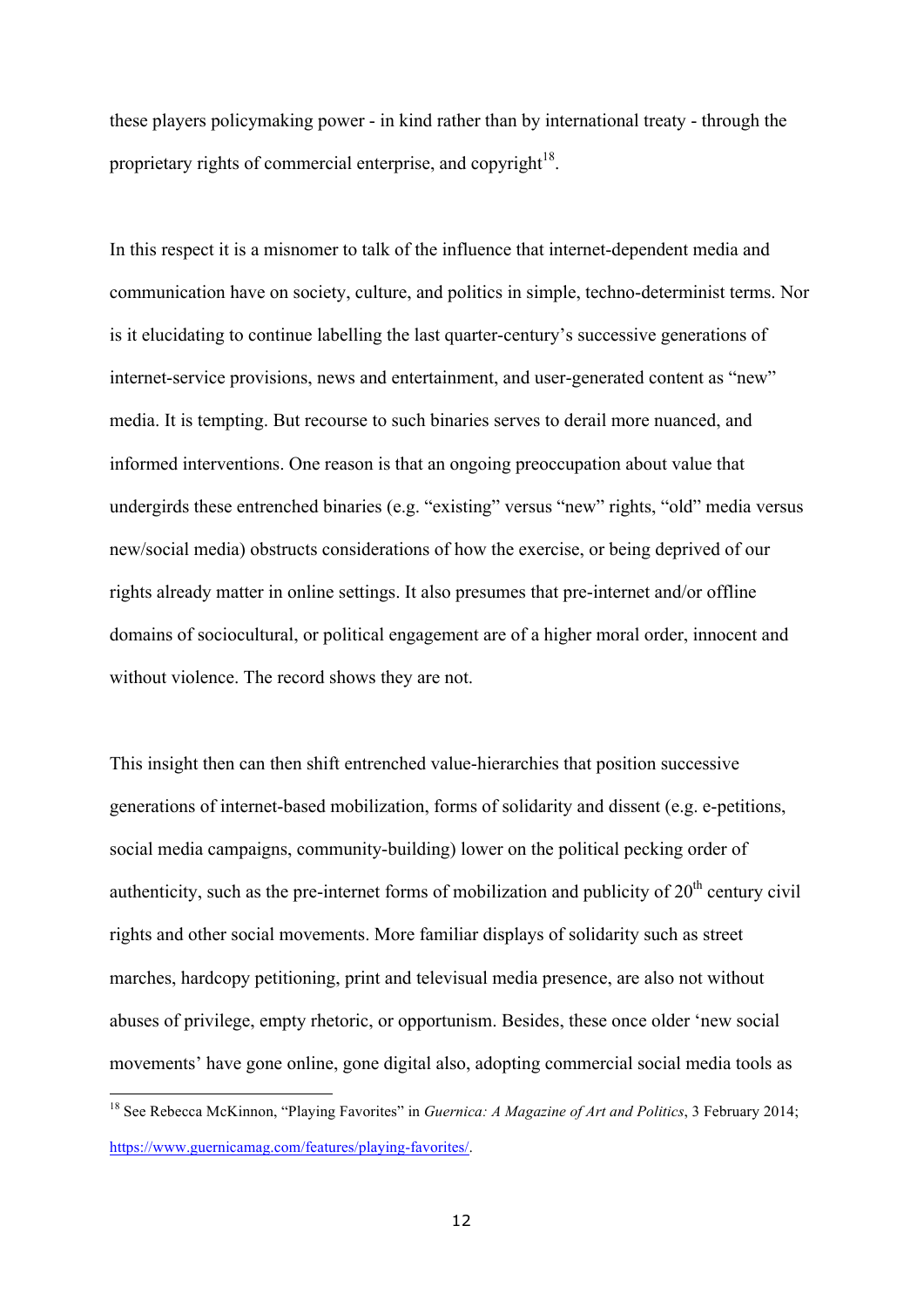fast as possible over the last five to ten years. It also means to stop worrying, quite so much, about whether younger generations who are now living, and loving through their mobile and other computer screens for that reason alone<sup>19</sup>. What is needed instead is to explore *how* these modalities for social interaction and intimacy *matter* to these web-embedded generations, on their own terms within the changing terms of proprietary, or state-sanctioned access and use. These conceptual, even philosophical issues are as integral to the outcome of social mobilization around human rights online as they are for decisions that affect the hardware and software constellations that make internet-based communications function in design and implementation terms. These no longer simply added to our world, they increasingly frame and co-constitute the world in which we live.

But what we have to focus on here is how the Snowden revelations underscore, as did whistleblowing trailblazers before him<sup>20</sup>, that nation-states' chequered human rights record in the offline world are integral to international human rights advocacy for the online world. Incumbent and emerging powers in the UN system, from within and outside the internet's historical heartlands, have different views of their "roles and responsibilities" and with that different degrees of tolerance to civil society demands for equal footing in decisions about its future operations. Likewise for those global corporate players objecting to state interference,

<sup>19</sup> Daria Kuss, "Connections aren't conversations – while technology enables, it can also interfere", *The Conversation*, 21 December 2015: https://theconversation.com/connections-arent-conversations-whiletechnology-enables-it-can-also-interfere-51689. See also Sherry Turkle, *Alone Together: Why We Expect More from Technology and Less from Each Other*, Basic Books 2011; Dave Everitt and Simon Mills, "Cultural Anxiety 2.0" in *Media, Culture and Society*, vol. 31, no. 5, 2009: 749–768.

<sup>20</sup> Government Accountability Project (GAP), 2016, *Bio: William Binney and J. Kirk Wiebe*; https://www.whistleblower.org/bio-william-binney-and-j-kirk-wiebe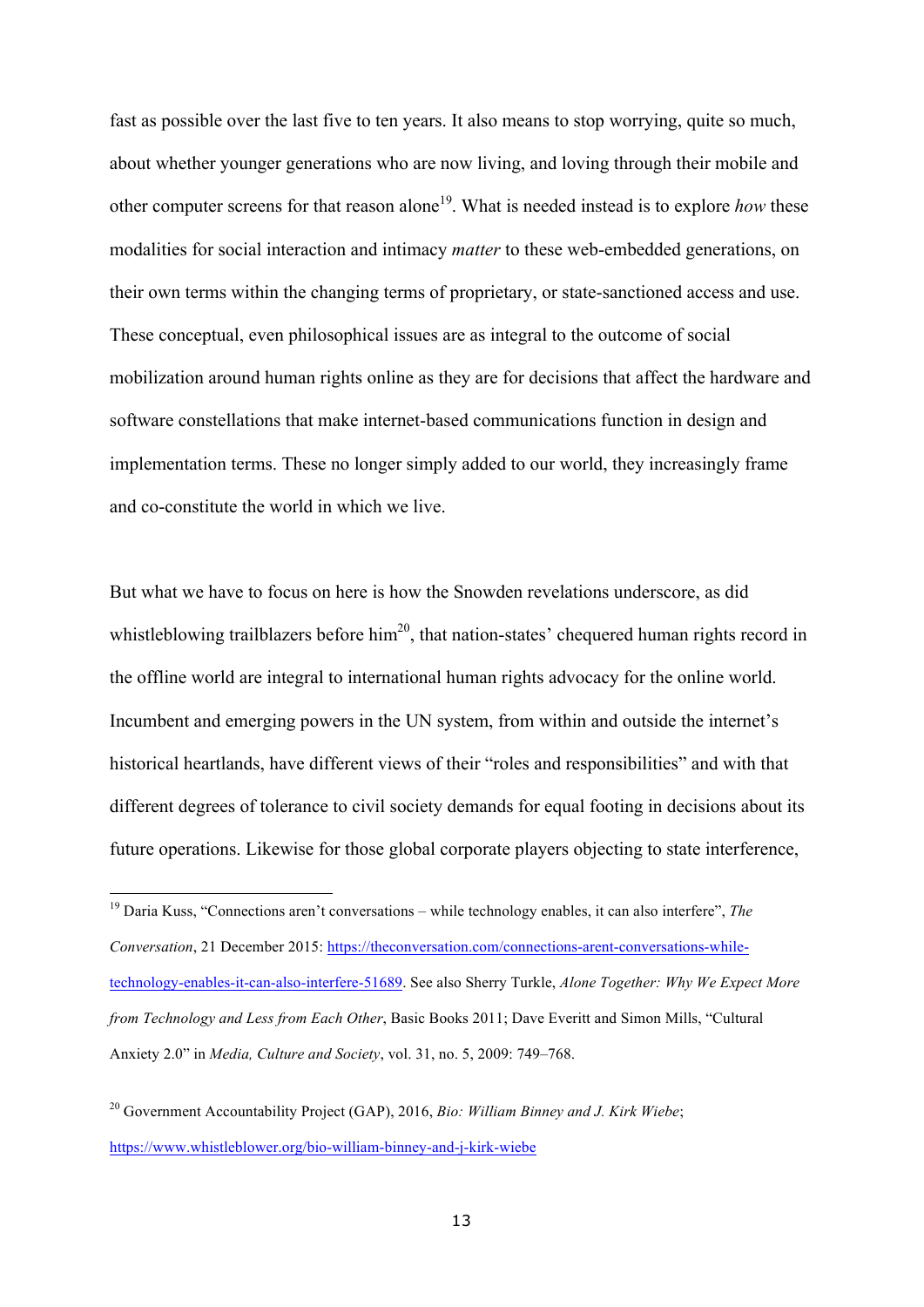with or without the tacit support of their allies in government, whose business models go to the heart of how contemporary, increasingly privatized internet goods and services operate  $21$ . There has also been a move towards at least a nominal recognition that human rights and the internet-policymaking do and, indeed, should mix within powerful agencies opposed to direct forms of government regulation as a point of principle; e.g. the once US-incorporated Internet Corporation of Assigned Names and Numbers  $(ICANN)^{22}$ . The ante has been upped thereby for governments, post-Snowden, claiming the higher moral ground by virtue of their legal responsibilities under international human rights law in the face of state-sponsored abuses of fundamental rights and freedoms in turn.

What does this mean at the techno-economic and political level of national and international negotiations between public and private players who control the national and international policy agendas?<sup>23</sup> First, it brings representatives of those intergovernmental organizations, non-governmental organizations such as standard-setting bodies of expert networks used to working behind the scenes under public scrutiny. Second, this increased scrutiny implicates

 $^{21}$  Daniel Sepulveda, "Negotiating the WSIS+10 and the Future of the Internet", DIPNOTE: US Department of State Official Blog, 23 December 2015; http://blogs.state.gov/stories/2015/12/23/negotiating-wsis10-and-futureinternet.

<sup>22</sup> Article 19 *Policy brief: ICANN's Corporate Responsibility to Respect Human Rights*, 6 February 2015; https://www.article19.org/resources.php/resource/37845/en/icann%E2%80%99s-corporate-responsibility-torespect-human-rights; Gautham Nagesh, "ICANN 101: Who Will Oversee the Internet?" *Wall Street Journal*, 17 March 2014; http://blogs.wsj.com/washwire/2014/03/17/icann-101-who-will-oversee-the-internet/; ICANN, *NTIA IANA Functions' Stewardship Transition: Overview,* 14 March 2014; https://www.icann.org/stewardship.

 $23$  One infographic of the "internet ecosystem" is available from the Internet Society at http://www.internetsociety.org/who-makes-internet-work-internet-ecosystem.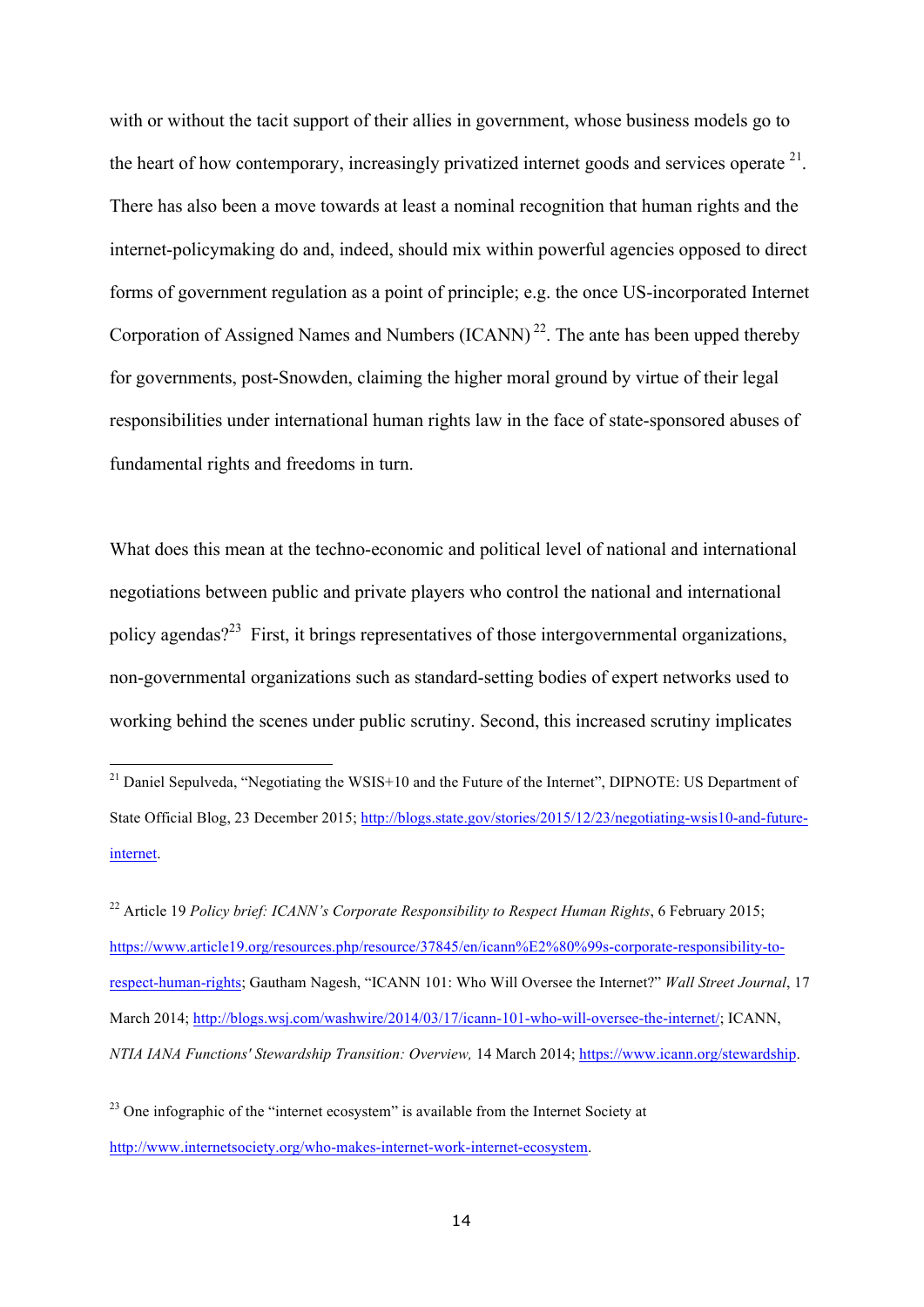commercial actors also, whose global market share also imputes to them decision-making powers normally reserved for governments, national sovereigns of old  $^{24}$ . I am referring here to the geographical and proprietary advantage of those largely but not exclusively US-owned corporations that own and control the lion's share of devices, applications, and platforms that control what people do, and where they go once online. Their emerging competitors, counterparts in China and Russia who also exercise power over their citizens' access and use of respective social media tools, online goods and services are not beyond reproach either  $25$ .

No power-holder, public or private, has been left untouched by Snowden's whistleblowing. Now in the spotlight incumbent powerbrokers have started to concede, at least in principle, that the "hard" realities of technical standard-making, infrastructure design are not separate from "soft" human rights considerations; "only" a technical problem, business matter, or state affair. What has been achieved in getting human rights squarely on technical and legislative agendas is not negligible from a wider historical perspective. Even if this means only looking back over the last decade or so, ten years is a lifetime in computing terms. In this period, industry and government sponsored "high-level" declarations of principles alongside UNbrokered reviews of global internet governance frameworks, and diverse intergovernmental

<sup>&</sup>lt;sup>24</sup> McKinnon op cit.

<sup>&</sup>lt;sup>25</sup> Statista, "Market capitalization of the largest internet companies worldwide as of May 2017 (in billion U.S. dollars)", https://www.statista.com/statistics/277483/market-value-of-the-largest-internet-companies-worldwide, accessed 8 February 2018; Paul De Hert and Pedro Cristobal Bocas, "Case of Roman Zakharov v. Russia: The Strasbourg follow up to the Luxembourg Court's Schrems judgment", Strasbourg Observers, 23 December 2015; http://strasbourgobservers.com/2015/12/23/case-of-roman-zakharov-v-russia-the-strasbourg-follow-up-to-theluxembourg-courts-schrems-judgment/.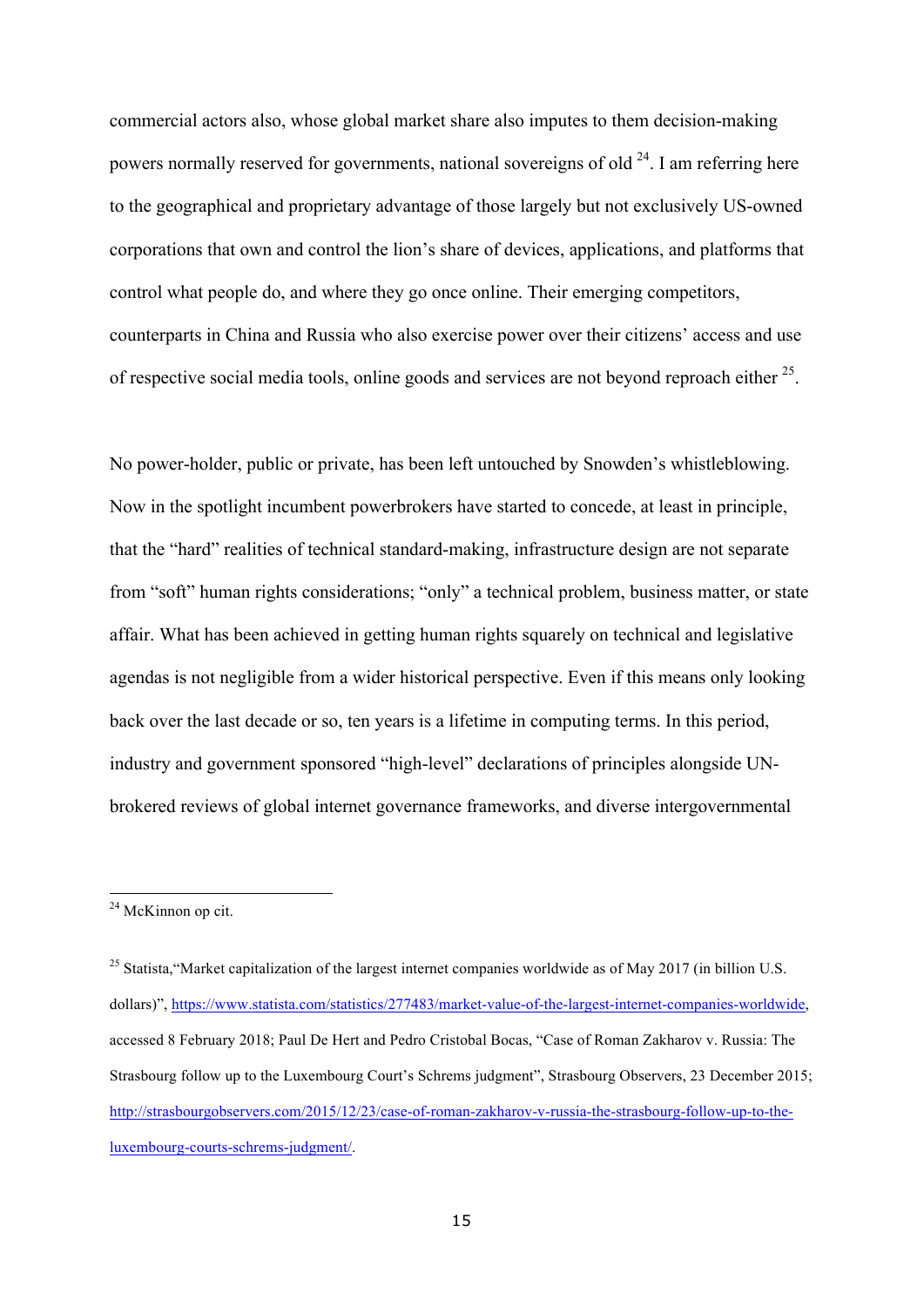undertakings have taken of  $2^6$ . There has also been a mushrooming of rights-based declarations for the online environment from civil society organizations and lobby groups, the business sector, and national political parties around the world<sup>27</sup>. Organizations and networks that were once quite shy of the "human rights" label have started to frame their work in various sorts of (digital) rights-speak even if, for some critics, these changes in strategy presage the excesses of regulations<sup>28</sup>.

# Futures and Pasts - Charting a Course

Those with an historical disposition may also note that these practical and ideational contentions retrace the history of competing social justice and media advocacy agendas at the international level repeating itself. There is some truth to this given an under-recognized genealogy of human rights-based approaches to the media/internet that go back to the earliest days of the UN (e.g. Article 19 of the Universal Declaration of Human Rights), into the late 20<sup>th</sup> century (the New World and Information Communication Order) and this one (the initial

<sup>26</sup> NETmundial, *NETmundial Multistakeholder Statement*, 24 April 2014; http://netmundial.br/netmundialmultistakeholder-statement/; UNESCO WSIS+10 Review Event 2013, "Towards Knowledge Societies, for peace and sustainable development", 25-27 February 2013; http://www.unesco.org/new/en/communication-andinformation/flagship-project-activities/wsis-10-review-event-25-27-february-2013/homepage/; OECD, *Internet Governance*, 2015; http://www.oecd.org/internet/internet-governance.html ; Council of Europe "Declaration by the Committee of Ministers on Internet governance principles", 21 September 2011; https://wcd.coe.int/ViewDoc.jsp?id=1835773.

<sup>27</sup>See Rolf H. Weber, *Principles for governing the Internet: A comparative analysis*, UNESCO Series on Internet Freedom, 2015; http://unesdoc.unesco.org/images/0023/002344/234435E.pdf.

<sup>&</sup>lt;sup>28</sup> Jim Harper, 2012, "It's "Declaration of Internet Freedom" Day!" Cato Institute, 2 July 2012; http://www.cato.org/blog/its-declaration-internet-freedom-day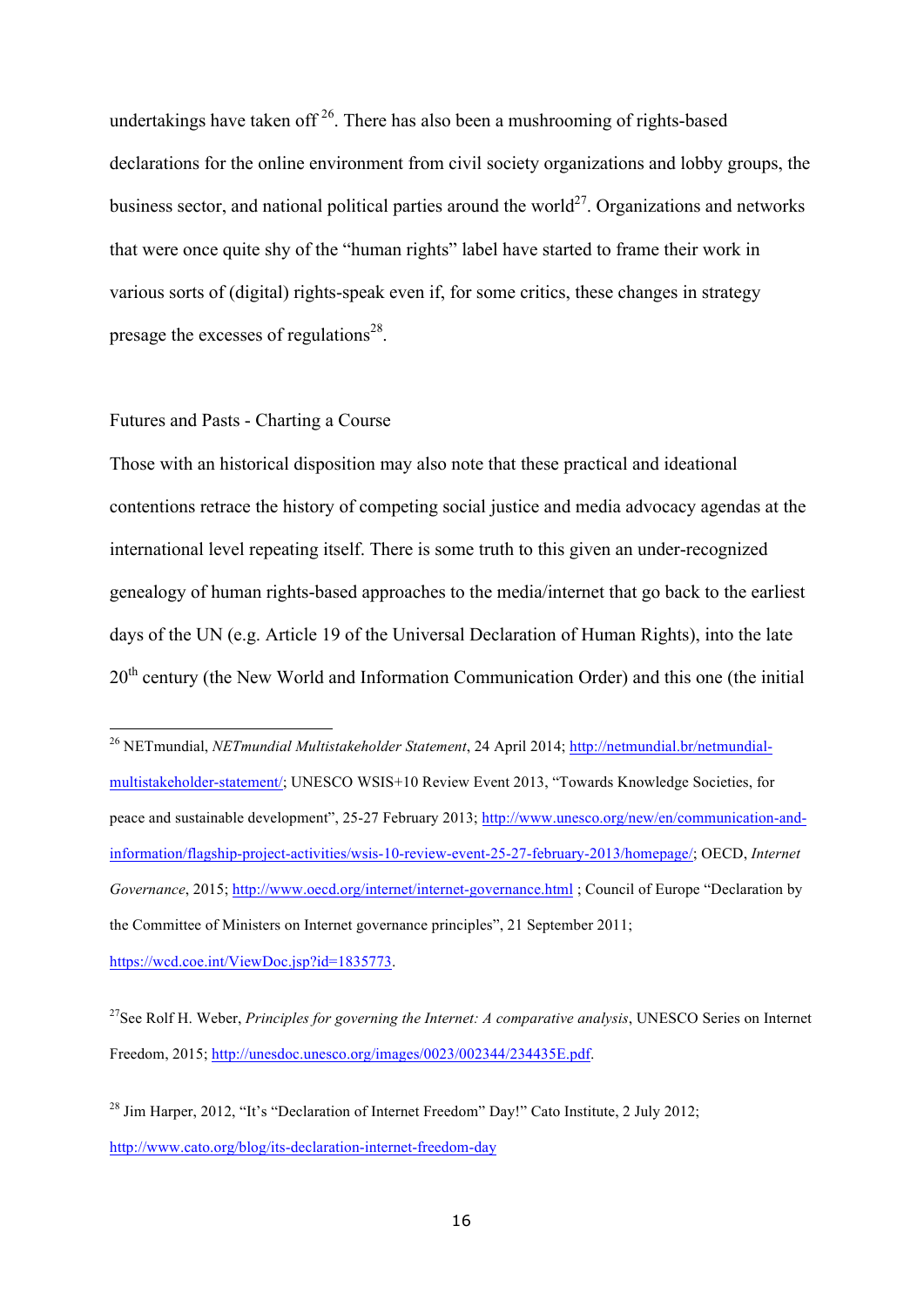World Summit on the Information Society  $2003-2005$ <sup>29</sup>. As a consciously dissenting voice civil society rights-based initiatives along this historical media-internet spectrum have also had their precursors; the *Communication Rights for the Information Society* (CRIS), and the *Internet Rights Charter* campaigns from the Association for Progressive Communications (APC) are two cases in point.

More recent 'digital rights' initiatives tacitly take their cue from these earlier iterations as they also do from at least three, formative initiatives that encapsulate these efforts up to 2014; namely the *Charter of Human Rights and Principles for the Internet* from the Internet Rights and Principles Coalition (IRPC) launched in 2010-11, the Brazilian *Marco Civil*, underway at the same time and finally passed into law in 2014, and the Council of Europe's *Guide to Human Rights for Internet Users* endorsed in 2014. Taken together they comprise they address lawmakers, judiciaries, and broader publics in a modality that is distinct from, yet resonates with human rights advocacy. <sup>30</sup>

-

<sup>30</sup> Internet Rights and Principles Coalition, 2014 [2011], IRPC *Charter of Human Rights and Principles for the Internet* Booklet, 4<sup>th</sup> edition; http://internetrightsandprinciples.org/site/; M.I. Franklin (2013), op cit; M.I. Franklin, "Mobilizing for Net Rights: The Charter of Human Rights and Principles for the Internet" in *Strategies for Media Reform: Communication Research in Action*, edited by Des Freedman, Cheryl Martens, Robert McChesney, and Jonathan Obar, Fordham University Press, 2016: 72-91; Glyn Moody, "Brazil's 'Marco Civil' Internet Civil Rights Law Finally Passes, With Key Protections Largely Intact", *Techdirt*, 27 March 2014;

<sup>&</sup>lt;sup>29</sup> UNESCO, 1978, "Declaration on Fundamental Principles concerning the Contribution of the Mass Media to Strengthening Peace and International Understanding, to the Promotion of Human Rights and to Countering Racialism, apartheid and incitement to war", 28 November 1978; http://portal.unesco.org/en/ev.php-URL\_ID=13176&URL\_DO=DO\_TOPIC&URL\_SECTION=201.html, accessed 7 October 2016: International Telecommunications Union (ITU), *World Summit on the Information Society 2003-2005*; http://www.itu.int/net/wsis/index.html.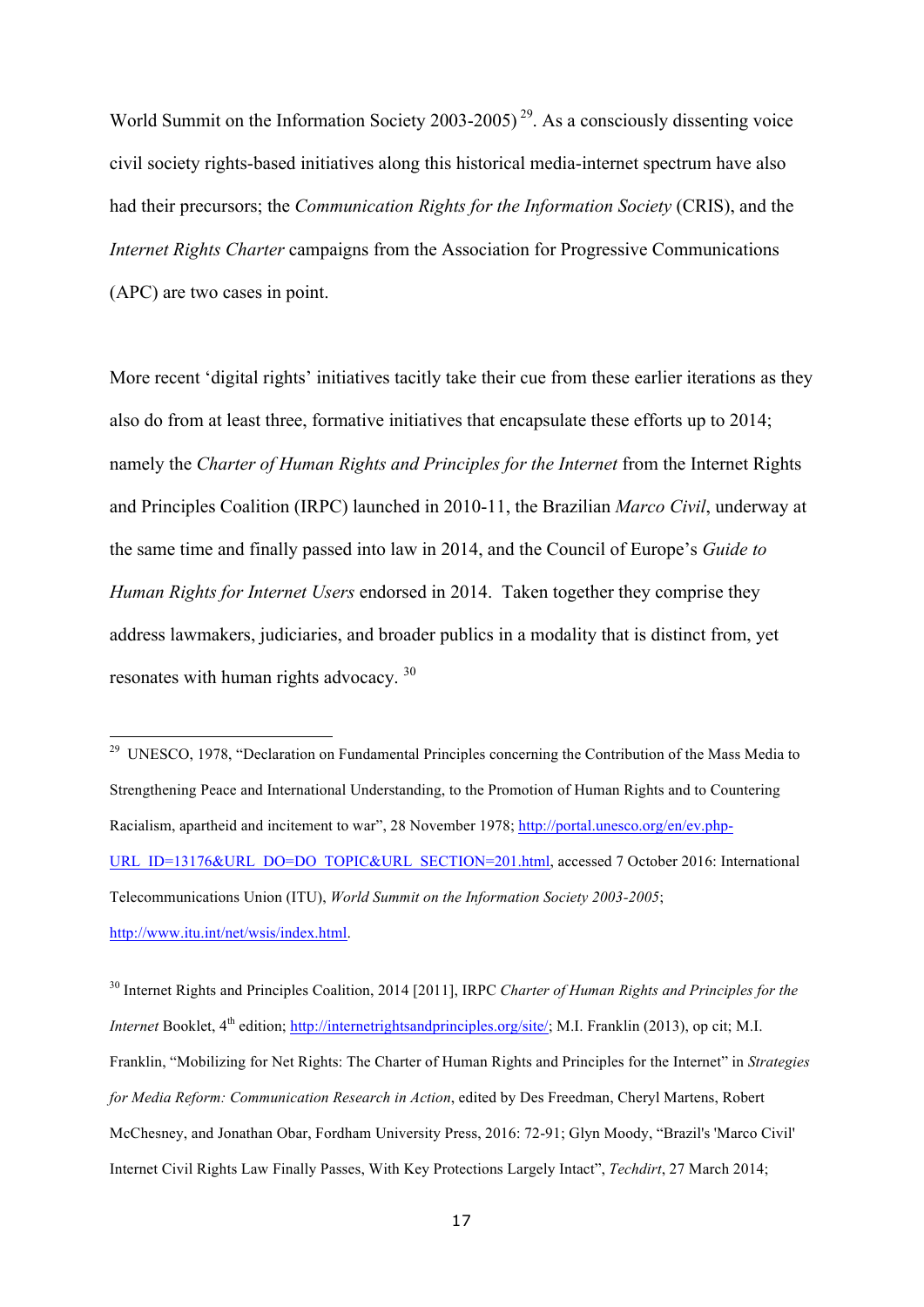Even the harshest critics of institutionally-situated forms of rights activism, or of human rights themselves on philosophical grounds, are witnessing such undertakings that focus on internet media and communications become public record, housed online in the UN archives, used as primary documentation and reference points in emerging jurisprudence and research. This is, I would argue, a victory in the medium-term given years of concerted indifference from prominent governments, industry leaders, and civil society organizations uneasy about seeing human rights shift "up" into cyberspace in the face of unaddressed abuses on the ground. For this reason this boom in rights-based utterances can be seen as a good thing, at this stage in the road. More is, indeed, more. By the same token, to be sustainable, human rights advocacy for the internet and, conversely, approaches that isolate specific rights as they pertain to particular design issues have their work cut out to make these techno-legally complex issues meaningful in practice. The ways in which the economic benefits of the "real name systems" underpinning social networking business models and projected usefulness of the same for law enforcement agencies trip up fundamental freedoms such as privacy, freedom of expression, and association for vulnerable groups is one example<sup>31</sup>. The relatively high entry-threshold of terminology and specialized knowledge that confronts not only the average person, but also the average manager, or university, school, or hospital administrator

https://www.techdirt.com/articles/20140326/09012226690/brazils-marco-civil-internet-civil-rights-law-finallypasses-with-key-protections-largely-intact.shtml; Council of Europe, 2014, A *Guide to Human Rights for Internet Users*, 16 April 2014; https://wcd.coe.int/ViewDoc.jsp?id=2184807.

 $31$  Ravin Sampat, "Protesters target Facebook's 'real name' policy", BBC News, 2 June 2015; http://www.bbc.com/news/blogs-trending-32961249; Timothy B. Lee, "South Korea's "real names" debacle and the virtues of online anonymity", *Arstechnica*, 15 August 2011; http://arstechnica.com/techpolicy/2011/08/what-south-korea-can-teach-us-about-online-anonymity/.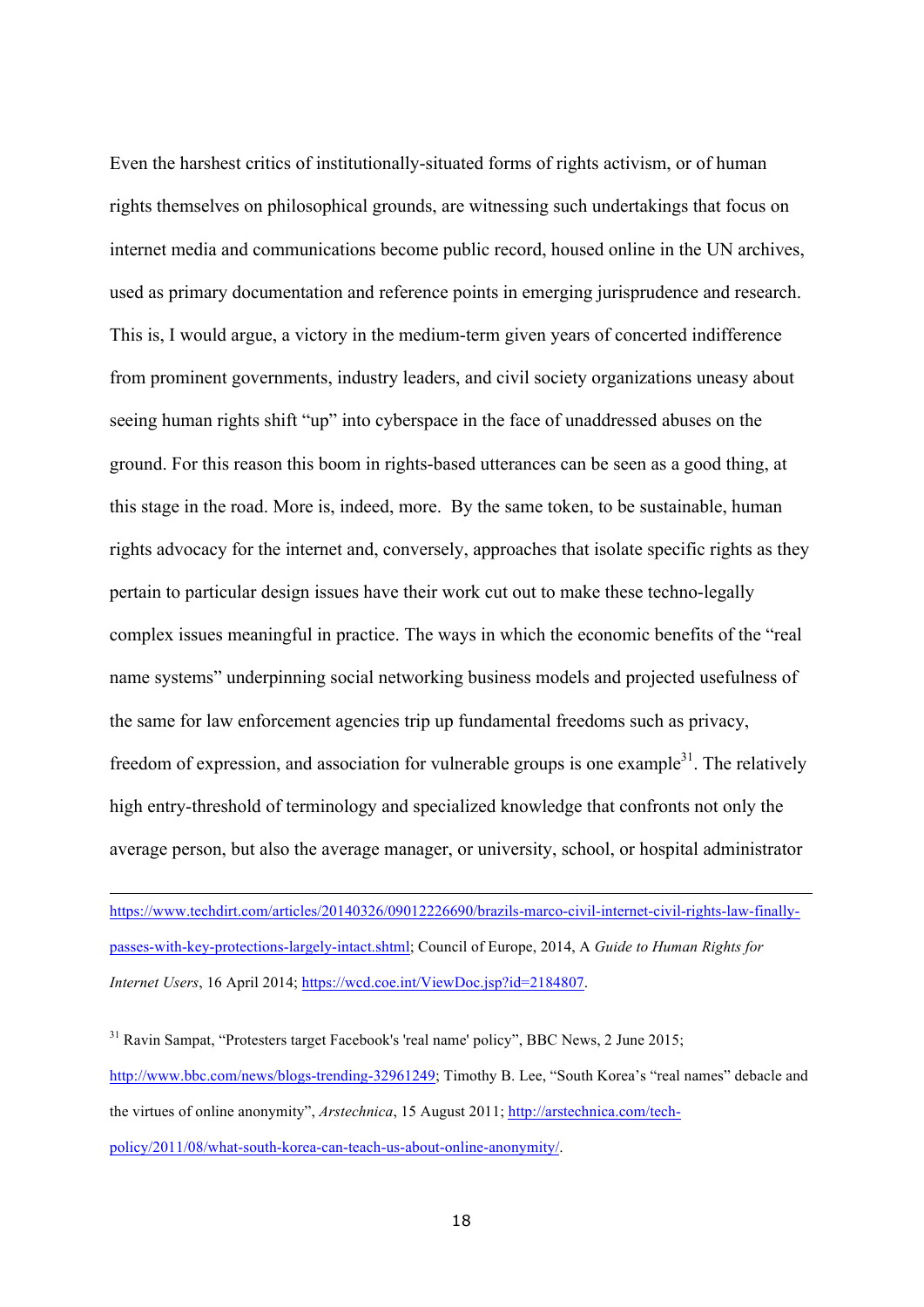is another challenge in this regard. That work has barely begun and those organizations and grassroots networks doing this kind of educational and support work at the online-offline nexus of structural disadvantage get little enough credit.<sup>32</sup>

Even before news of mass online surveillance by the US and its allies (the UK, Canada, Australia, and New Zealand) hit the headlines in 2013, agenda-setters at the UN and regional level (e.g. the EU, Latin America) were stepping up the pace in order to make the internethuman rights interconnection more explicit, if not take control of setting the wider agenda. In doing so the hope is that such high-level declarations of intent will become concrete policies, change existing internet-business models pave the way for affordable forms of legal redress<sup>33</sup>. This change of heart is palpable at the highest level of international political appointments. In the wake of a strongly worded statement from the previous UN High Commissioner for Human Rights, Navi Pillay about the human rights implications of US surveillance programs, the UN Human Rights Council appointed Joe Cannataci as its first Special Rapporteur on the right to privacy in 2015. The UN Special Rapporteur on the right to freedom of expression,

<sup>33</sup> Mohit Kumar, Treasure Map- Five Eves Surveillance Program to Map the Entire Internet", The Hacker News, 14 September 2014; http://thehackernews.com/2014/09/treasure-map-five-eyes-surveillance.html#author-info; Agence France-Presse,"NetMundial: Brazil's Rousseff says Internet should be run 'by all', Gadgets360, 24 April 2014; http://gadgets.ndtv.com/internet/news/netmundial-brazils-rousseff-says-internet-should-be-run-by-all-513120; John Ruggie, 2011, *UN Guiding Principles on Business and Human Rights*, UN Human Rights Council; http://business-humanrights.org/en/un-guiding-principles.

 $32$  For example, the Tactical Technology Collective, the Take Back The Tech initiative at https://www.takebackthetech.net/, the Hivos IGMENA Program at http://igmena.org/activities, and the International Network of Street Papers (INSP) which was first established in 2002; http://insp.ngo/.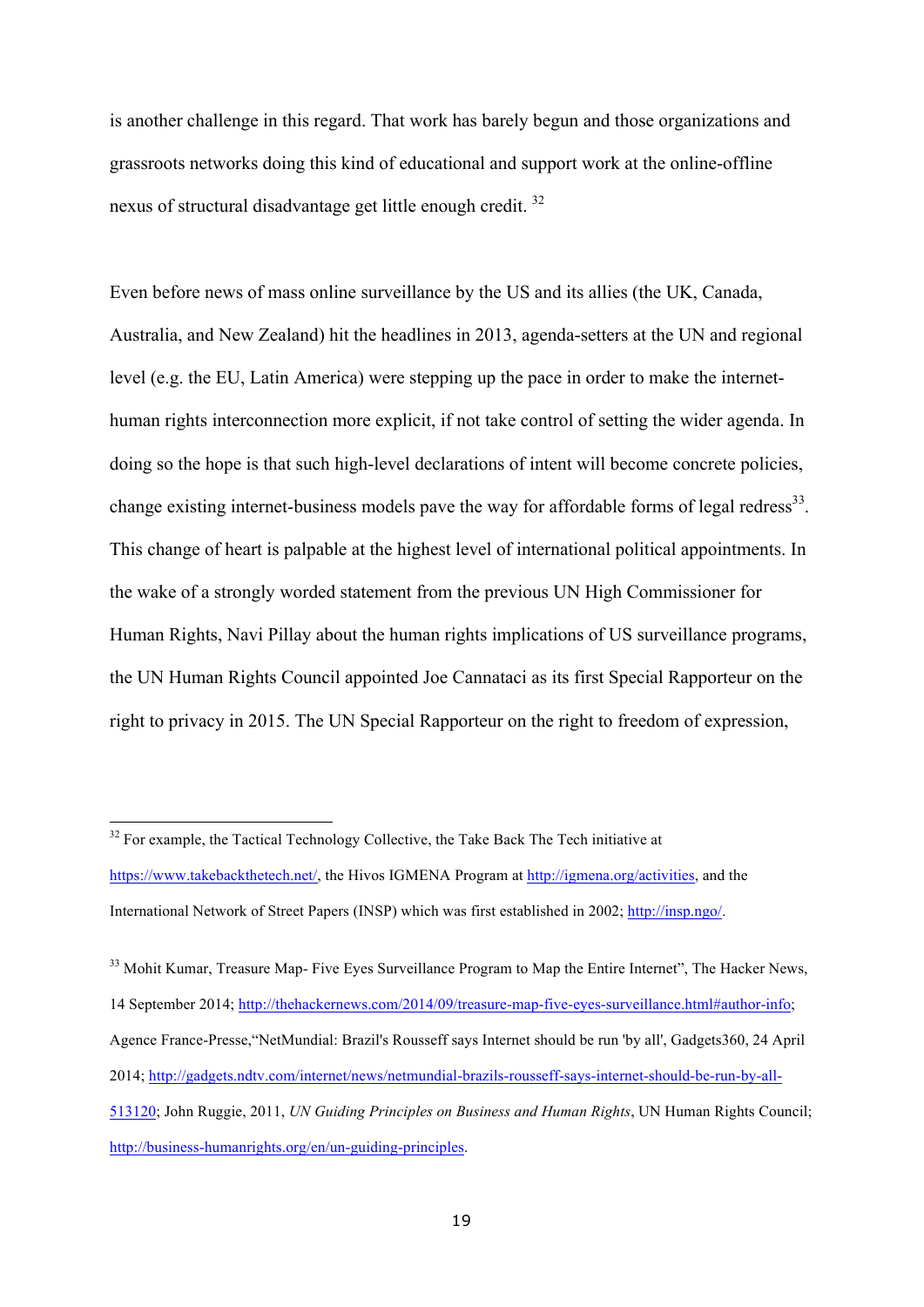David Kaye, continues to develop the digital and online sensibility to this work begun by his predecessor. <sup>34</sup>

It is also evident in the eventual engagement of international human rights organizations such as Amnesty International, or Article 19 in this domain. These participants are now looking to combine their advocacy profile with an awareness of the rights-implications of hi-tech research and development trajectories; e.g. the implications of Artificial Intelligence, the Internet of Things, state and commercial intrusions into private lives as the rule rather than the exception. They are also addressing more systematically the security needs for carrying out advocacy work on the ground, increasingly based on mobile phones, internet access and

<sup>34</sup> Bea Edwards "UN Human Rights Commissioner Supports Snowden and Denounces US Surveillance Programs", Huffpost Politics, 17 July 2014; http://www.huffingtonpost.com/bea-edwards/un-human-rightscommissio b 5596558.html; UN Office of the High Commissioner for Human Rights, "Special Rapporteur on the right to privacy", July 2015; http://www.ohchr.org/EN/Issues/Privacy/SR/Pages/SRPrivacyIndex.aspx, accessed 7 October 2016; La Rue, Frank, 2011, *Report of the Special Rapporteur on the promotion and protection of the right to freedom of opinion and expression,* Human Rights Council, A/HRC/17/27, 16 May 2011; http://www2.ohchr.org/English/bodies/hrcouncil/docs/17session/A.HRC.17.27\_en.PDF; See also the intervention to the European Commission by David Kaye, La Rue's successor, on issues about censorship arising from the European Union draft directive on copyright in the digital single market, Kaye, David, 2018, *Mandate of the Special Rapporteur on the promotion and protection of the right to freedom of opinion and expression*, OL OTH 41/2018, Palais des Nations, Geneva, Swizerland, 13 June 2018; https://assets.documentcloud.org/documents/4516209/OL-OTH-41-2018.pdf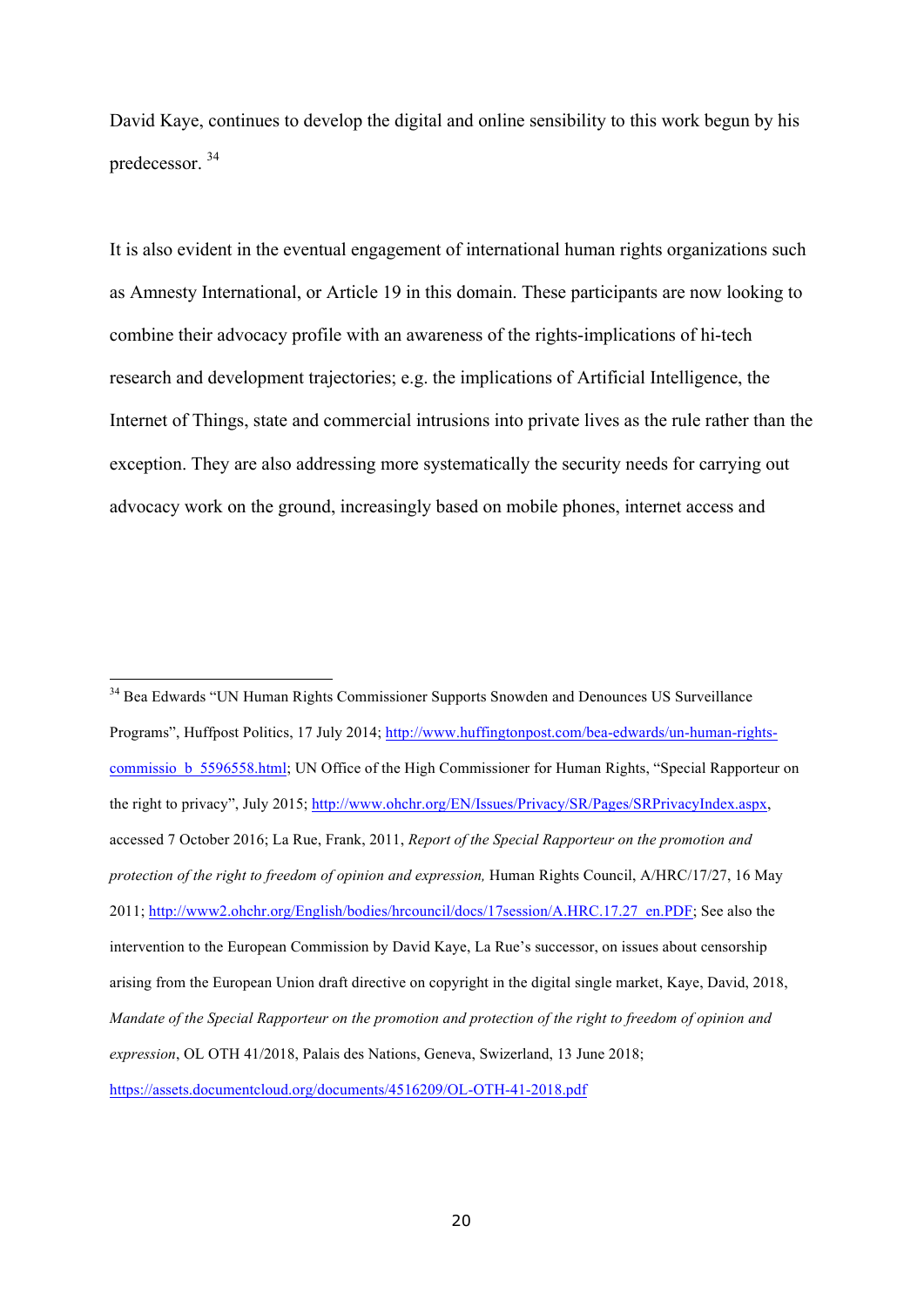related social media outlets<sup>35</sup>. The ninth Internet Governance Forum meeting in Istanbul in 2014 was a first for both Amnesty and Human Rights Watch in this respect, even if the latter's assessment of this UN-brokered event was less than enthusiastic<sup>36</sup>. These sorts of UNbrokered consultations are drenched with diplomatic protocol, hobbled by the constrictions of *Realpolitik* and limitations of the host country's attitudes to media and press freedoms. No surprise then that grassroots activists and dedicated civil society networks with the technical know-how and want-to would prefer to bypass these channels to concentrate on mobilizing and educating in more immediate, media-friendly ways. Without such initiatives working both against and alongside officialdom the mumbo-jumbo of UN-speak coupled with commercially invested cyber-babble that lays claim to internet decision-making as a private rather than public concern would be even more impenetrable. They would be even more disconnected from the inch-by-inch, face-to-face work that has characterized both traditional and internet-focused human rights advocacy to date. Ten years may be a lifetime in computing terms but it is not very long at all for organizations like Amnesty or, indeed the time it took for iconic documents such as the Universal Declaration of Human Rights to be granted the status of customary international law.

## No Time for Complacency

l

<sup>&</sup>lt;sup>35</sup> Sherif Elsaved-Ali, "We must understand threats in the technology we use every day", openDemocracy, Human Rights and the Internet series, 13 June 2016; https://www.opendemocracy.net/sherif-elsayed-ali/wemust-understand-threats-in-technology-we-use-every-day

<sup>36</sup> Eileen Donahoe, "Dispatches: An Internet Freedom Summit … in Turkey?", Human Rights Watch. 10 September 2014; https://www.hrw.org/news/2014/09/10/dispatches-internet-freedom-summit-turkey.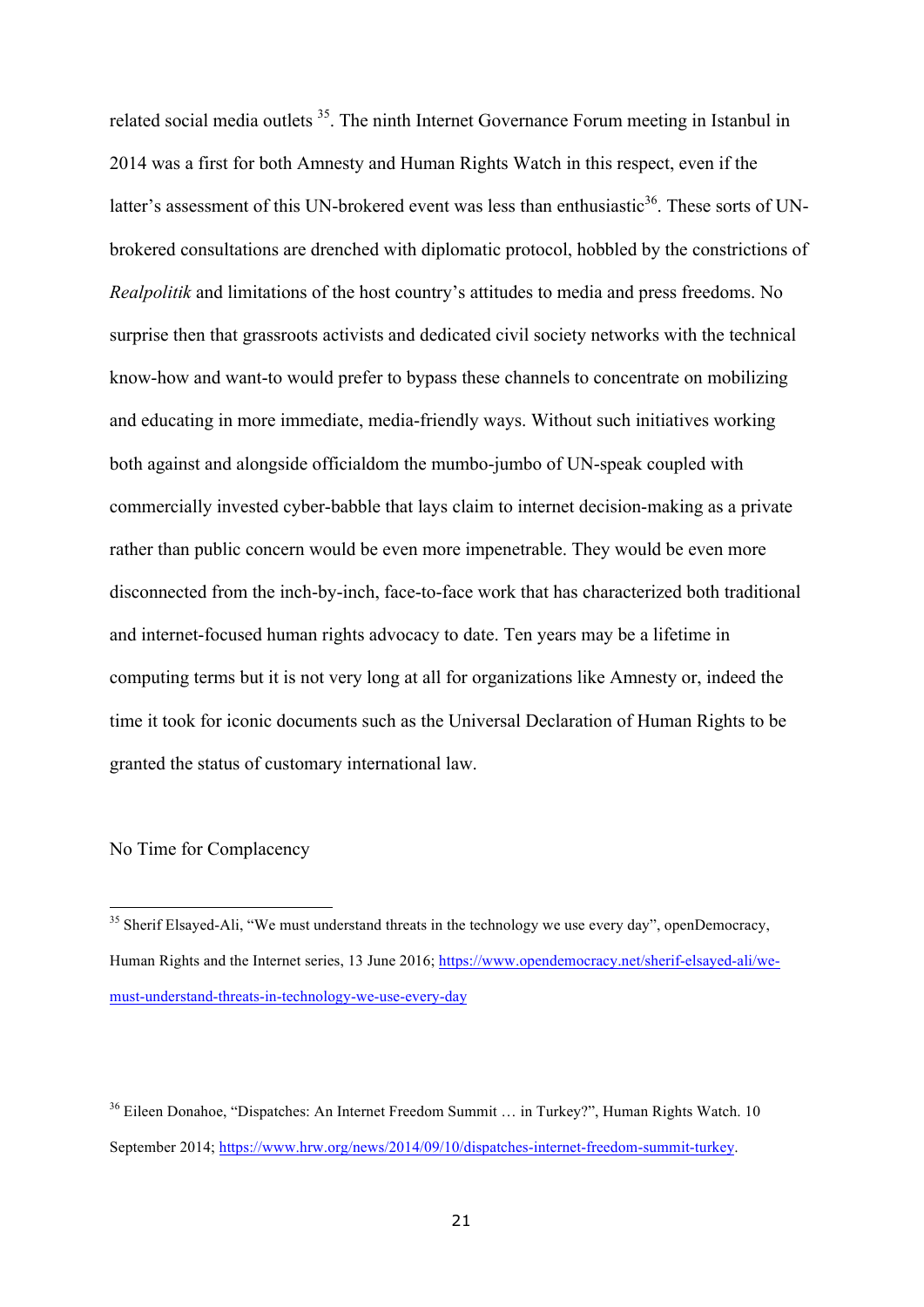The time for rejoicing has been brief. The pushback from incumbent powers has begun, and in earnest. As Lea Kaspar and Andrew Puddephat note "cybersecurity has become wholly conflated with 'national security', with no consideration of what a 'secure' internet might mean for individual users"<sup>37</sup>. What this amounts to is the squeezing of robust rights-based standards at the online-offline nexus by national security and, now global cybersecurity imperatives. On the one hand we are seeing bills before legislatures around the world that are legitimizing extensive policies of online surveillance that now include hacking and other forms of telecommunications tapping at the infrastructural level<sup>38</sup>. Freshly minted rightsbased frameworks in one part of the world such as the Brazilian Marco Civil have come under pressure as judiciaries and global corporations lock horns over their competing jurisdictional claims for users' personal data. The 48-hour blocking of Facebook's Whatsapp in Brazil in December of 2015 in the face of this US service provider's purported refusal to recognize Brazilian jurisdiction under the aforementioned Marco Civil is one example<sup>39</sup>. The UK Investigatory Powers Act of 2016 still stands, the outcome of current litigation that Liberty UK has brought against the Conservative government in the European Court of Human Rights is pending while the Dutch government awaits the outcome of a national referendum on its

 $37$  Lee Kaspar and Andrew Puddephatt, "Cybersecurity is the new battleground for human rights", openDemocracy, 18 November 2015; https://www.opendemocracy.net/wfd/andrew-puddephatt-leakaspar/cybersecurity-is-new-battleground-for-human-rights.

<sup>&</sup>lt;sup>38</sup> Andrew Murray, "Finding Proportionality in Surveillance Laws", 11 December 2015; https://paulbernal.wordpress.com/2015/12/11/finding-proportionality-in-surveillance-laws-guest-post-byandrew-murray/

<sup>&</sup>lt;sup>39</sup> Jonathan Watts, "Judge lifts WhatsApp ban in Brazil after ruling block punished users unfairly", The Guardian, 17 December 2015; http://www.theguardian.com/world/2015/dec/17/brazil-whatsapp-ban-liftedfacebook?CMP=share\_btn\_tw, accessed 7 October 2016.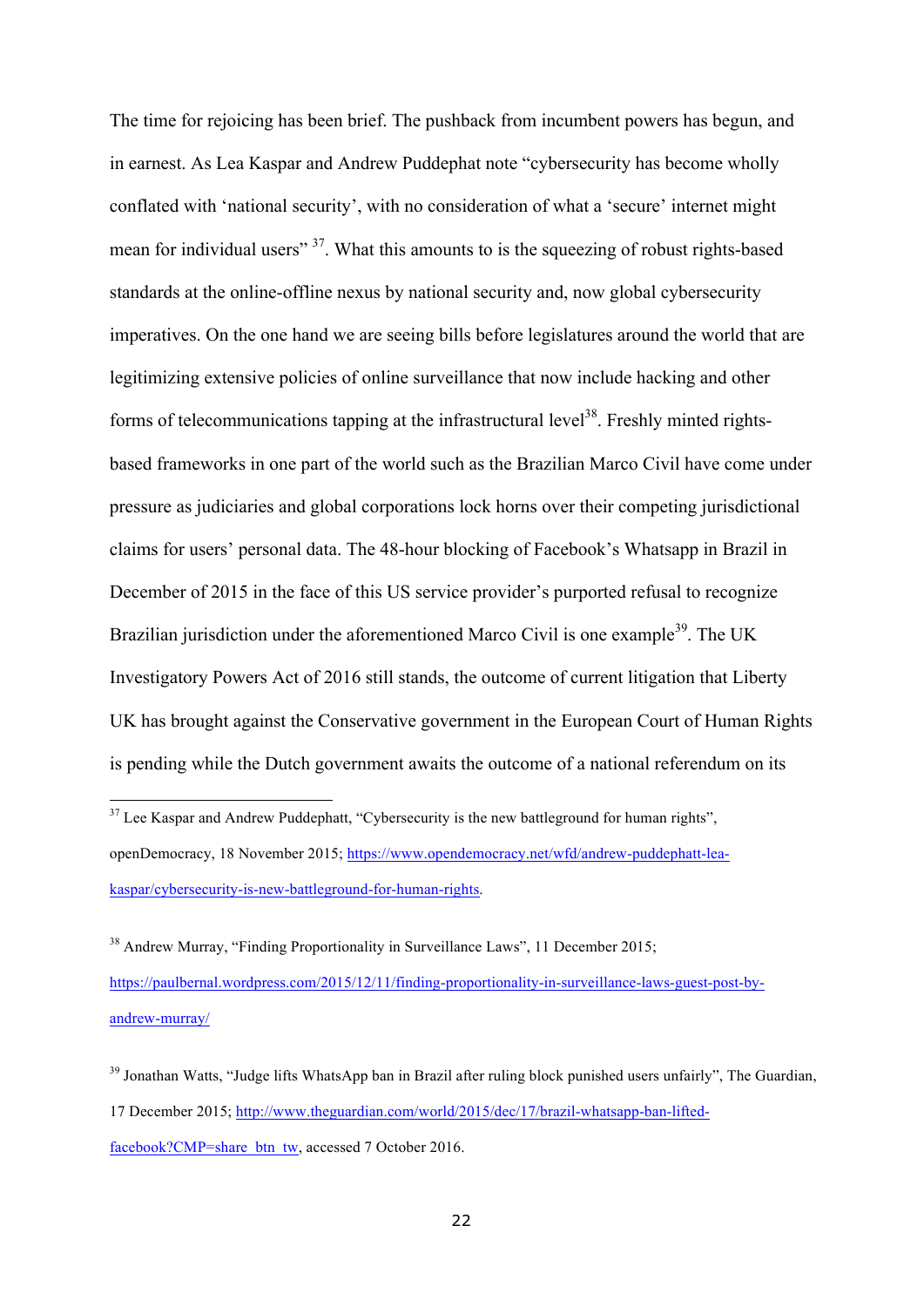version of the UK 'Snooper's Charter' in turn. Meanwhile a raft of practices are already in place that entail disproportionate levels of online tracking, data collection, retention and manipulation on the part of those powerful commercial service providers who currently monopolise global market-share <sup>40</sup>.

This dependence on private service providers for basic access if not internet goods and services is particularly acute in parts of the Global South where internet access is still patchy and expensive. Yet it is also evident in parts of the Global North where health, education, and public access to government services depend on outsourced, cloud computing services <sup>41</sup>. For these reasons I would argue that the human rights-internet advocacy nexus is at a critical stage. Becoming visible in the increasingly search-engine defined domain of public policymaking and related scholarly debates is one thing. Staying visible, not being drowned out by hostile agendas, or captured and then defused by lobbies of every ilk is another. Not only governments but so also are powerful vested interests in the commercial sector using the law and electoral agendas, instrumentalizing different legal jurisdictions and public sentiments to confound this newly gained ground.

<sup>40</sup> Alex Hern, "Facebook accused of deliberately breaking some of its Android apps", *The Guardian*, 5 January 2016; http://www.theguardian.com/technology/2016/jan/05/facebook-deliberately-breaking-androidapps?utm\_source=esp&utm\_medium=Email&utm\_campaign=GU+Today+main+NEW+H&utm\_term=147979 &subid=7611285&CMP=EMCNEWEML6619I2.

<sup>&</sup>lt;sup>41</sup> Peter Novak, "Why 'zero rating' is the new battleground in net neutrality debate", CBC News, 7 April 2015; http://www.cbc.ca/news/business/why-zero-rating-is-the-new-battleground-in-net-neutrality-debate-1.3015070,; Save the Internet Team, 2016, *What Facebook won't tell you or the Top Ten Facts about Free Basics*; https://docs.google.com/document/d/1Sj8TSC\_xXUn3m5ARcVqZpXsmpCZdmw3mitmZd9h4lQ/edit?pref=2&pli=1/ .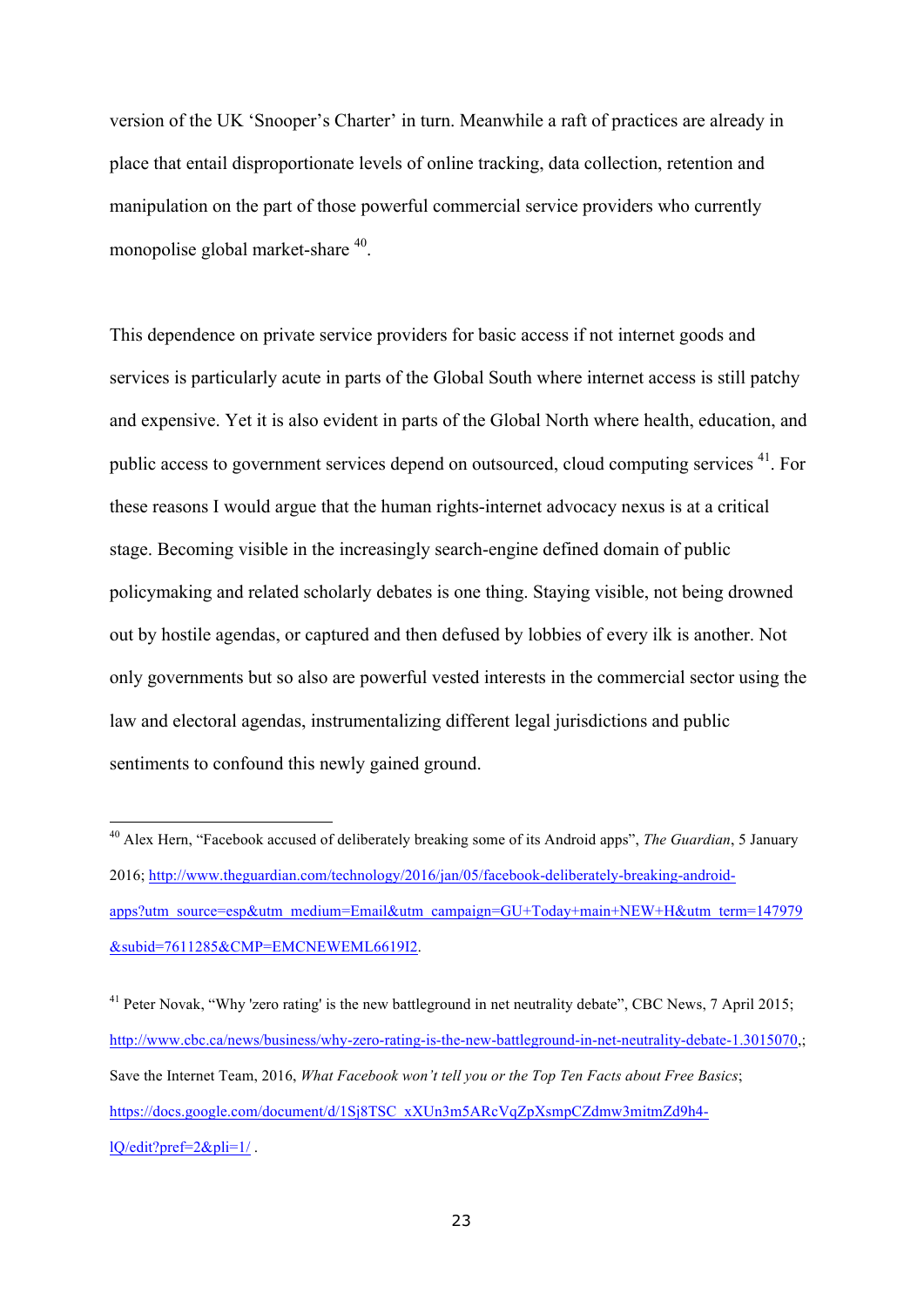So why indeed pursue a human rights approach, rather than one in which terms such as 'digital rights' seem to have more traction in public imaginaries, sound less bogged down in the complex and chequered cultural record of international human rights? Should advocates adjust these terms of reference if appeals to existing human rights legal standards are still so contentious, bound by national experiences and interests? Is the term *human rights* too politically loaded, past its use-by date given the contentious historical legacy of international human rights law and institutions? "Because we must" is one short answer. Another is that campaign slogans such as 'digital rights are human rights' put the digital cart before the legal horse. Whilst human rights may now be recognized as ipso facto digital rights, the converse is not the case. Hence evoking human rights for the internet (however defined) remains a political act, whatever the current state of international and national jurisprudence<sup>42</sup>.

Shami Chakrabarti, former director of the civil liberties charity, Liberty, points to another response to the 'why bother?' challenge. Namely that cynicism and disinterest are the privilege of those who believe they have "nothing to hide", nothing to lose <sup>43</sup>. Taking human rights protections for granted is for those who believe their worldview, liberal democratic way of life is beyond the need to re-examine the obligations that these historical and legal norms

<sup>42</sup> Connor Forrest, "Why an internet 'bill of rights' will never work, and what's more important", *TechRepublic,* 13 March 2014; http://www.techrepublic.com/article/why-an-internet-bill-of-rights-will-never-work-and-whatsmore-important/; M. I. Franklin (2015) op cit.

<sup>43</sup> Shami Chakrabarti, *The Reading Agency Fourth Annual Lecture at the British Library*, 30 November 2015; http://readingagency.org.uk/news/blog/shami-chakrabarti-lecture-in-full-on-liberty-reading-and-dissent.html: Jathan Sadowski, "Why Does Privacy Matter? One Scholar's Answer", *The Atlantic*, 25 February 2013; http://www.theatlantic.com/technology/archive/2013/02/why-does-privacy-matter-one-scholars-answer/273521/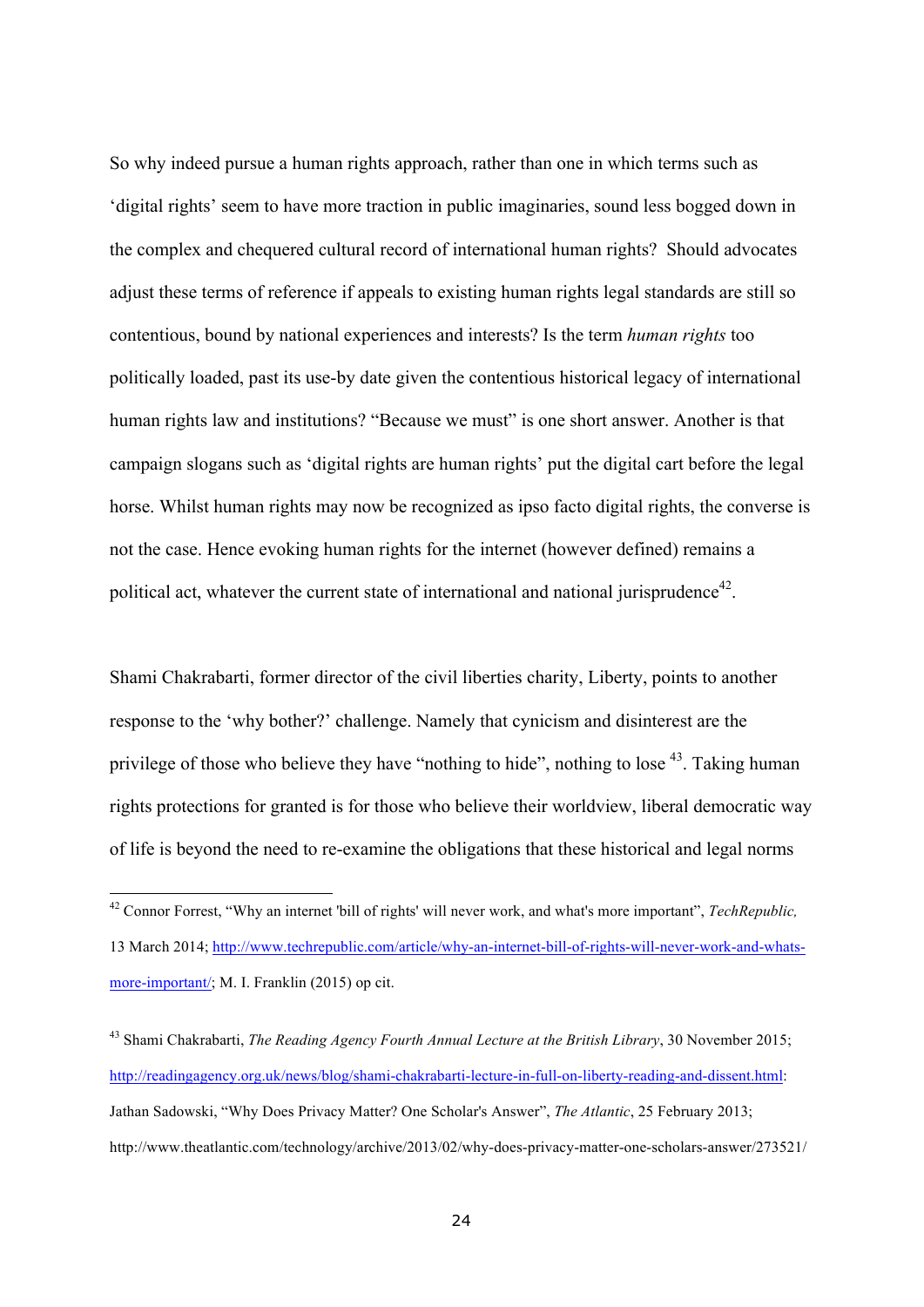mean for our times. As formative, and necessary as they are, engaging in critical debates in academe about the philosophical and legal vagaries of human rights norms are of a different order of business to the advocacy work required to address how the full spectrum of human rights norms relate to the future internet, to future visions for digital, plugged in and logged on polities<sup>44</sup>. The need to move along the rest of this spectrum implies a longer-term historical view of change. For instance, the reduction and parsing out of certain rights (freedom of expression or privacy) ahead of others is one obstacle on this journey, because this privileging of earlier, first generation treaties and covenants is the default position of incumbent powers. Those legal standards that follow – for persons with disabilities, of the rights of children for instance - and those that bespeak the whole panoply of international human rights norms such as gender and women's rights, and those pertaining to where the internet and the 2015 Sustainable Development Goals intersect are the points where scholars, and activists need to keep on the pressure. <sup>45</sup>

<sup>44</sup> Stephen Bowen, "'Full-spectrum' human rights: Amnesty International rethinks", *openDemocracy*, 2 June 2005; https://www.opendemocracy.net/democracy-think\_tank/amnesty\_2569.jsp; Council of Europe, 2014, *The rule of law on the Internet and in the wider digital world*, Issue paper, December 2014, Strasbourg: Council of Europe Commissioner for Human Rights;

-

https://wcd.coe.int/ViewDoc.jsp?Ref=CommDH/IssuePaper%282014%291&Language=lanEnglish&Ver=origin al&Site=COE&BackColorInternet=DBDCF2&BackColorIntranet=FDC864&BackColorLogged=FDC864; Rikke F. Jørgensen, 2013, *Framing the Net: The Internet and Human Rights*, Edward Elgar Publishing, Franklin 2013 op cit.

<sup>45</sup> Geetha Hariharan, "Comments on the Zero Draft of the UN General Assembly's Overall Review of the Implementation of WSIS Outcomes (WSIS+10)", The Centre for Internet and Society (CIS), 16 October 2015: http://cis-india.org/internet-governance/blog/comments-on-the-zero-draft-of-the-un-general-assembly2019soverall-review-of-the-implementation-of-wsis-outcomes-wsis-10; Sonia Livingston, 2015, "One in Three: Internet Governance and Children's Rights", Blog Post, IRP Coalition;

http://internetrightsandprinciples.org/site/one-in-three-internet-governance-and-childrens-rights/; Liz Ford,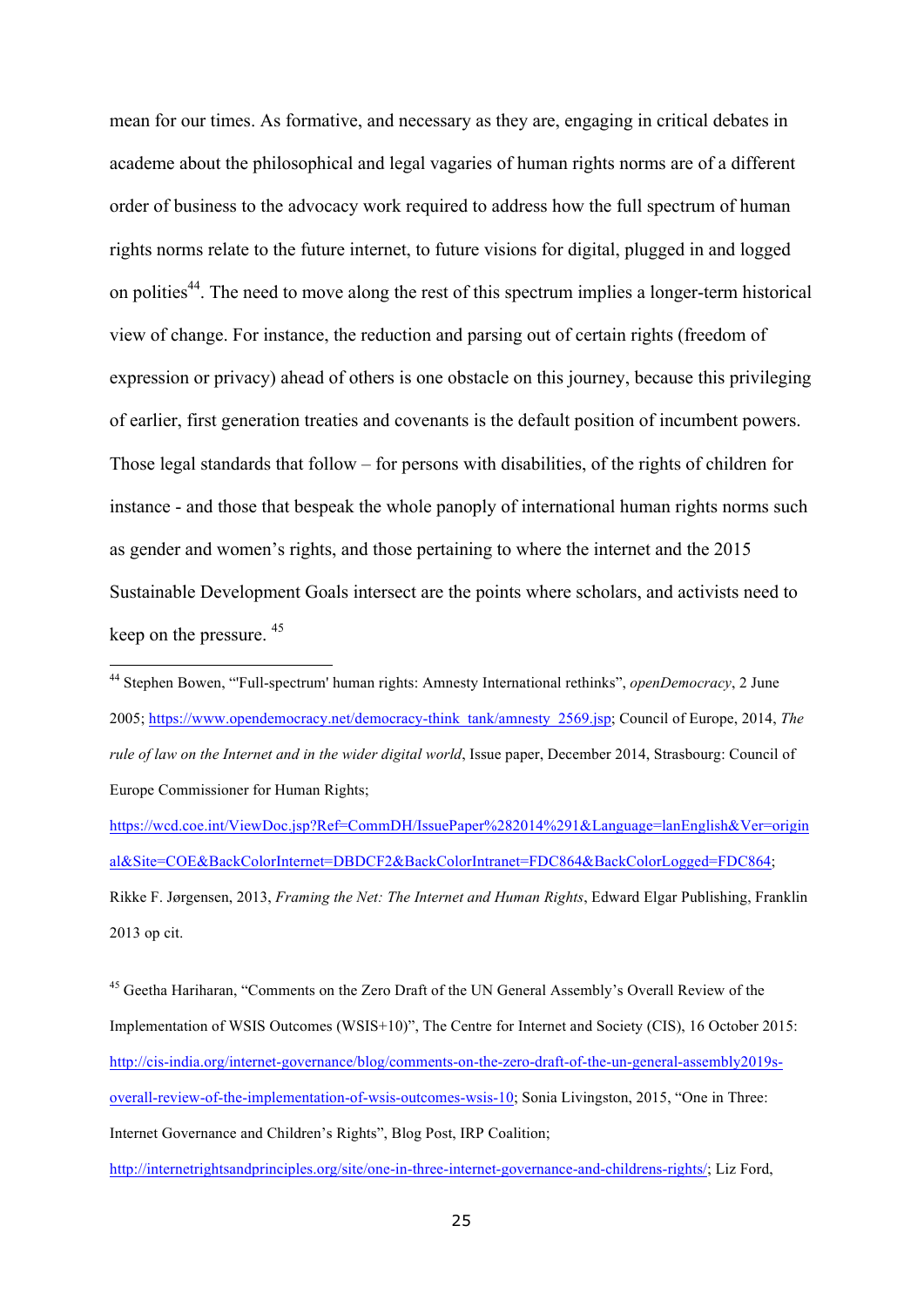Indeed, as this contribution goes to press in early 2018, I would argue that it is time to become more daring in staking a claim that internet futures, however defined, behove all, not just some of the international human rights law currently on the books. It is all too convenient from an advocacy, social justice point of view, to note that international human rights, forged by mid-  $20<sup>th</sup>$  century horrors, are regularly contravened by those actors, UN member-states and related agencies designated as custodians and enforcers of these laws and norms. Different societies, their changing political regimes, and judiciaries interpret and institutionalize these legal norms in ways that are both internally contradictory or challenge the unitary understandings of these norms as universal. It is also a given that judiciaries and legislatures are still catching up with how people – companies and state authorities – use internet media and communications have already made a difference to the ability of existing or pending laws to respond appropriately, and in good time. 46

And there is another reason why we should bother, rise above the comfort of intellectual cynicism or sense of entitlement. Human rights frameworks, however contentious in sociocultural terms, can provide a constructive and sustainable way to re-examine existing democratic models and institutions as they reconstitute themselves at the online-offline nexus, are deployed and leveraged by digitally networked forces of control and domination. Human rights, as soft and hard law confront all internet-users whether they are laypersons or experts,

"Sustainable development goals: all you need to know", The Guardian, 19 January 2015; http://www.theguardian.com/global-development/2015/jan/19/sustainable-development-goals-united-nations; Bishakha Datta, Belling the trolls: free expression, online abuse and gender, *openDemocracy*, 30 August 2016; https://www.opendemocracy.net/bishakha-datta/belling-trolls-free-expression-online-abuse-and-gender.

<sup>46</sup> *Independent Reviewer of Terrorism Legislation*; https://terrorismlegislationreviewer.independent.gov.uk/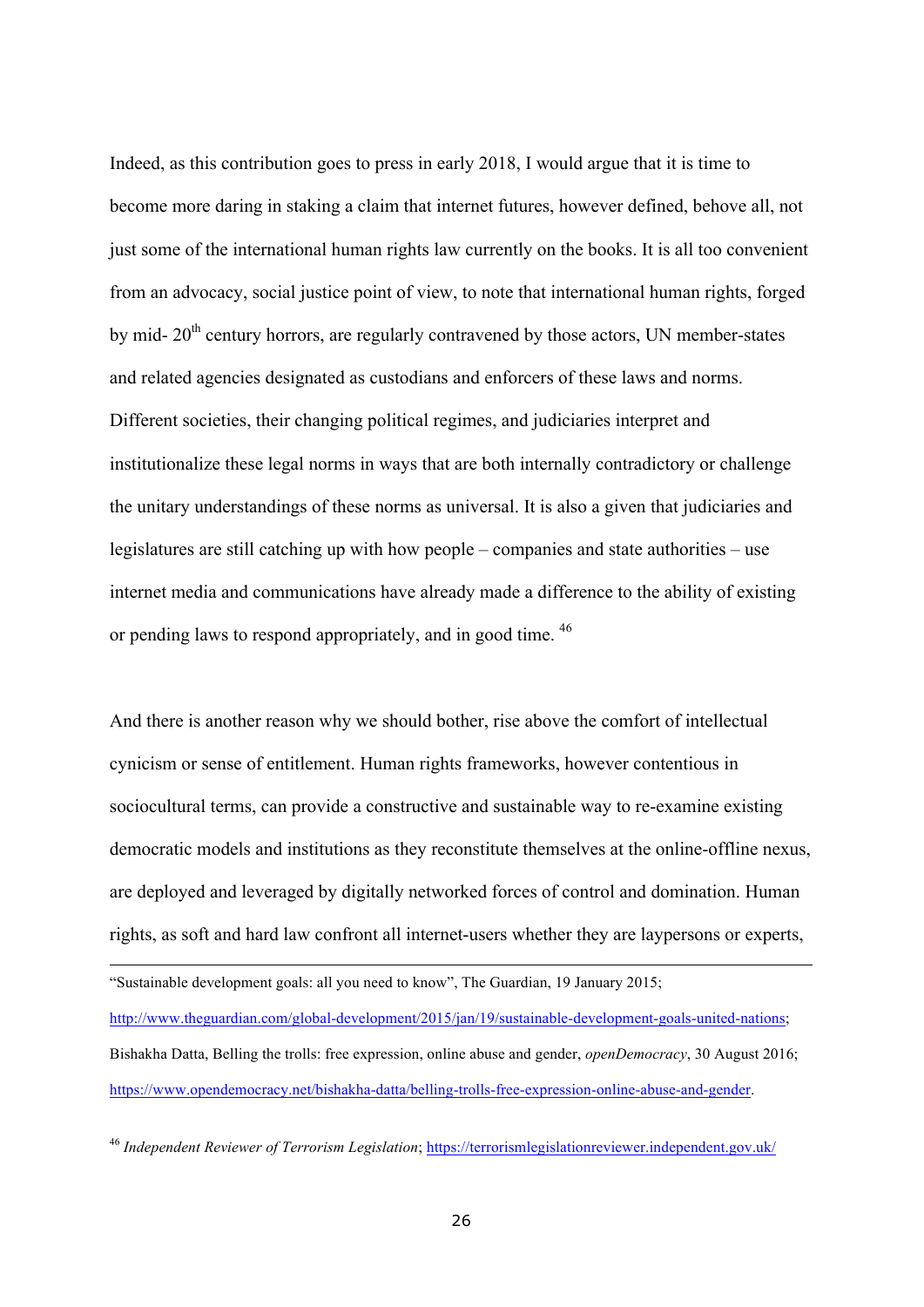political representatives and business leaders to be accountable for the outcomes of both policy and design decisions. This challenge also applies to highly skilled employees of the military-industrial establishment from which online surveillance programs (e.g. *Echelon*, *PRISM*) and international collaborations between intelligence agencies (e.g. the aforementioned Five Eyes program) have been developed. And it applies to educators, managers, emerging and established scholarly and activist communities with a stake in the outcome of this historical conjuncture. This is a time in which powerful forces have at their disposal the computer-enhanced means to circumvent existing rights and freedoms, and do so on a scale that begs discomforting comparisons with twentieth-century war machines of industrialized domination, totalitarianism that now deploy 24/7, Big Brother-like forms of surveillance-as-entertainment. If, as Bill Binney former technical director of the NSA turned whistle-blower of the first hour, the "issue is the selection of data, not the collection of data"  $47$  then these engineering, software-design decisions are also sociopolitical issues. Putting humans at the centre of the techno-led power matrix of thought and action that currently dominates how internet policymaking is communicated is one way to confront antidemocratic designs on the planet's future no less.

## Two Steps Forward, Six Steps Back

The first iteration of a UN Resolution on the Internet and Human Rights in 2012 (A/HRC/20/L.13) was a fillip to human rights advocacy for the internet in the years leading up to Snowden. Its eventual endorsement in 2014 intact underscored results already achieved.

<sup>&</sup>lt;sup>47</sup> William Binney and Anthony Barnett, "'We had to wait for Snowden for proof', an exchange with NSA whistleblower William Binney", *openDemocracy,* 5 June 2014; https://www.opendemocracy.net/williambinney-anthony-barnett/%E2%80%9Cwe-had-to-wait-for-snowden-for-proof%E2%80%9D-exchange-withwilliam-binney.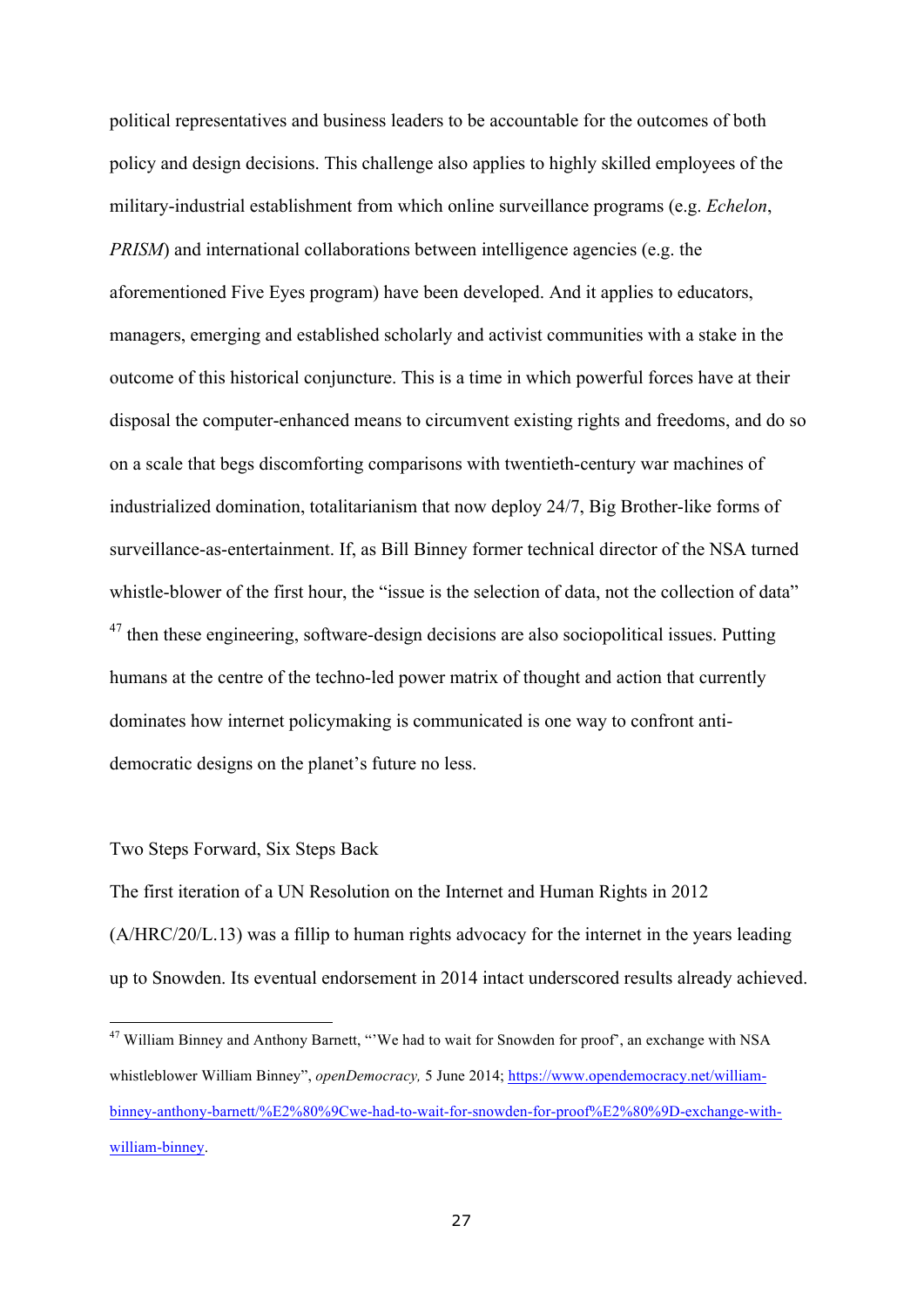That said it has possibly already outlived its use-by date given the thinness of the wording, despite the reiteration of these sentiments in the aforementioned UN General Assembly's adoption of the Outcome Document of the WSIS+10 meeting in 2015 48. As Parminder Jeet Singh argued in an address to the UN General Assembly in this same meeting:

People, directly or through their representatives, alone can make public policy and law. Neither business nor technical experts can claim special, exalted roles in public policy decisions. Such a trend, as parts of civil society have noted with concern, is an unfortunate anti-democratic development in Internet governance today. <sup>49</sup>

Singh's stance is from the Global South, a view from a trenchant critic of US corporate ownership and control of the internet's architecture and services. It is a position under fire as the extent to which the public-private partnerships that developed and funded the online surveillance and data-retention practices brought to light in recent years point the finger at democratically elected governments. Nonetheless, for those member-states with less geographical and techno-economic clout than those ruling over the UN Security Council, and General Assembly, the aforementioned UN Human Rights Council Resolution and those declarations that have ensued are landmarks in resisting techno-economic hegemony at the

https://www.article19.org/resources.php/resource/37602/en/unhrc-rejects-attempts-to-dilute-internet-freedoms; UN General Assembly 2015 op cit.

<sup>48</sup> Article 19, "UNHRC rejects attempts to dilute Internet freedoms", 26 June 2014;

<sup>&</sup>lt;sup>49</sup> Parminder Jeet Singh, Statement at the UN General Assembly High Level Meeting on WSIS+10 Review, 16 December 2015;

http://www.itforchange.net/UNGA\_WSIS10?ct=t%28IT\_for\_Change\_Newsletter\_Dec\_2015\_FINAL12\_22\_201 5%29.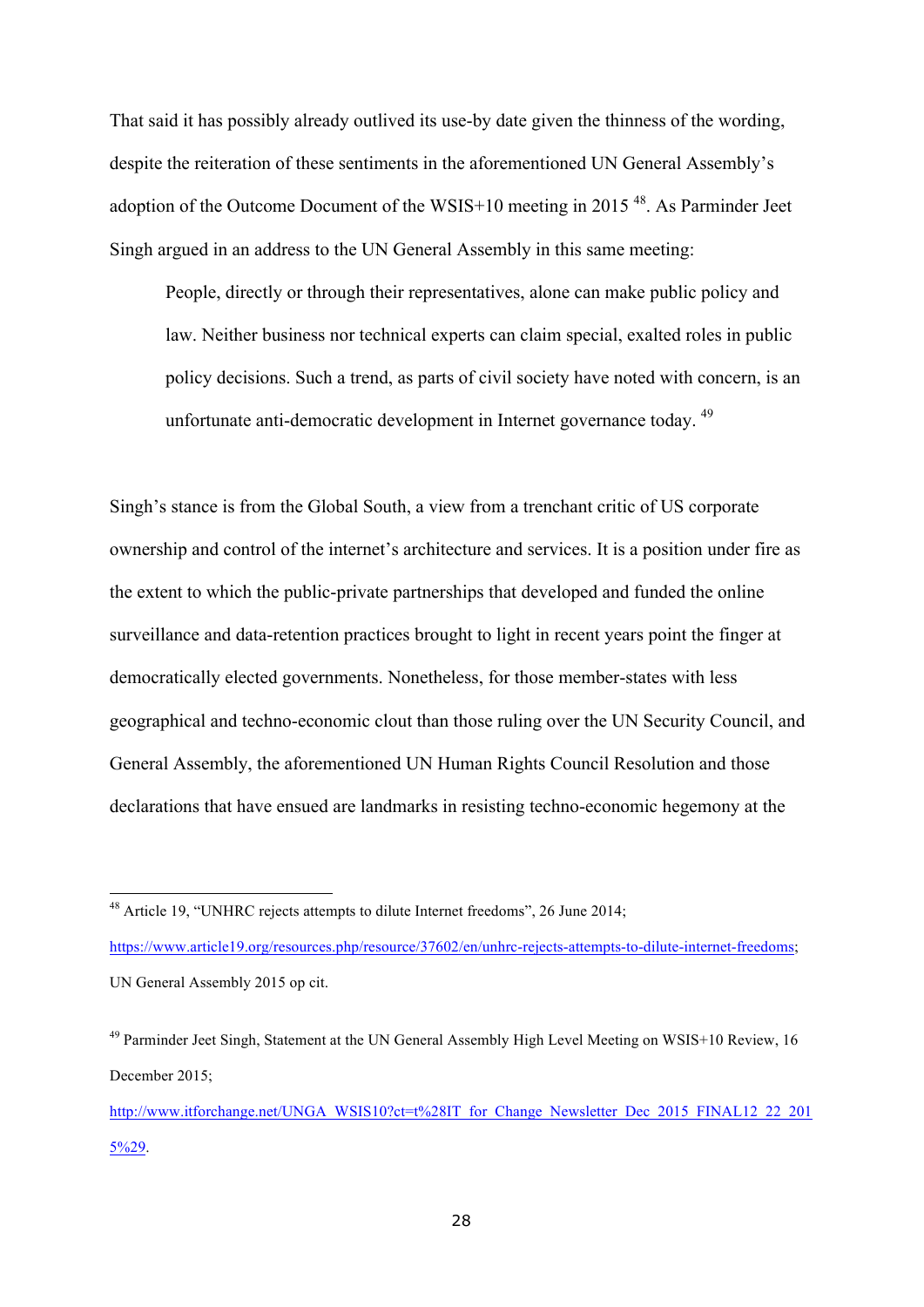global rather than national level<sup>50</sup>. This is the point that Singh is making the ongoing fragility of ordinary people's ability to assert their rights under the law. The hopefulness in this pronouncement pits international rights-based framings of internet design, access, and use against the increasing tendency for governments around the world to retreat into national security narratives, dust off laissez-faire approaches to the business of internet policy-making that, at the end of the day, contradict these obligations.

The differences between how public and private actors work with successive generations of human rights norms within and between national jurisdictions underscore these complexities. Take for instance arguments around the legal status of privacy or freedom of speech in different jurisdictions (e.g. between the US and EU) and their respective political economic implications. Another case is the way in which competing rules for data retention in the European Union, Latin America and Caribbean, or Asia-Pacific regions come up against respective statutes of limitations, different national experiences of dictatorship (e.g. South Korea, Latin America), and vast differences in infrastructure (India or Sub-Saharan Africa). Looking ahead in light of the UN's focus on all-things-internet in the Sustainable Development Goals, the environmental and social costs of "connecting the next billion" in the

<sup>50</sup> United Nations Human Rights Council, Resolution A/HRC/26/L.24: *Promotion and protection of all human rights, civil, political, economic, social and cultural rights, including the right to development,* Twenty-sixth session, Agenda item 3, UN General Assembly, 20 June 2014. See also Peter Higgins and Katitza Rodriguez, "UN Human Rights Report and the Turning Tide Against Mass Spying", EFF, 16 July, 2014: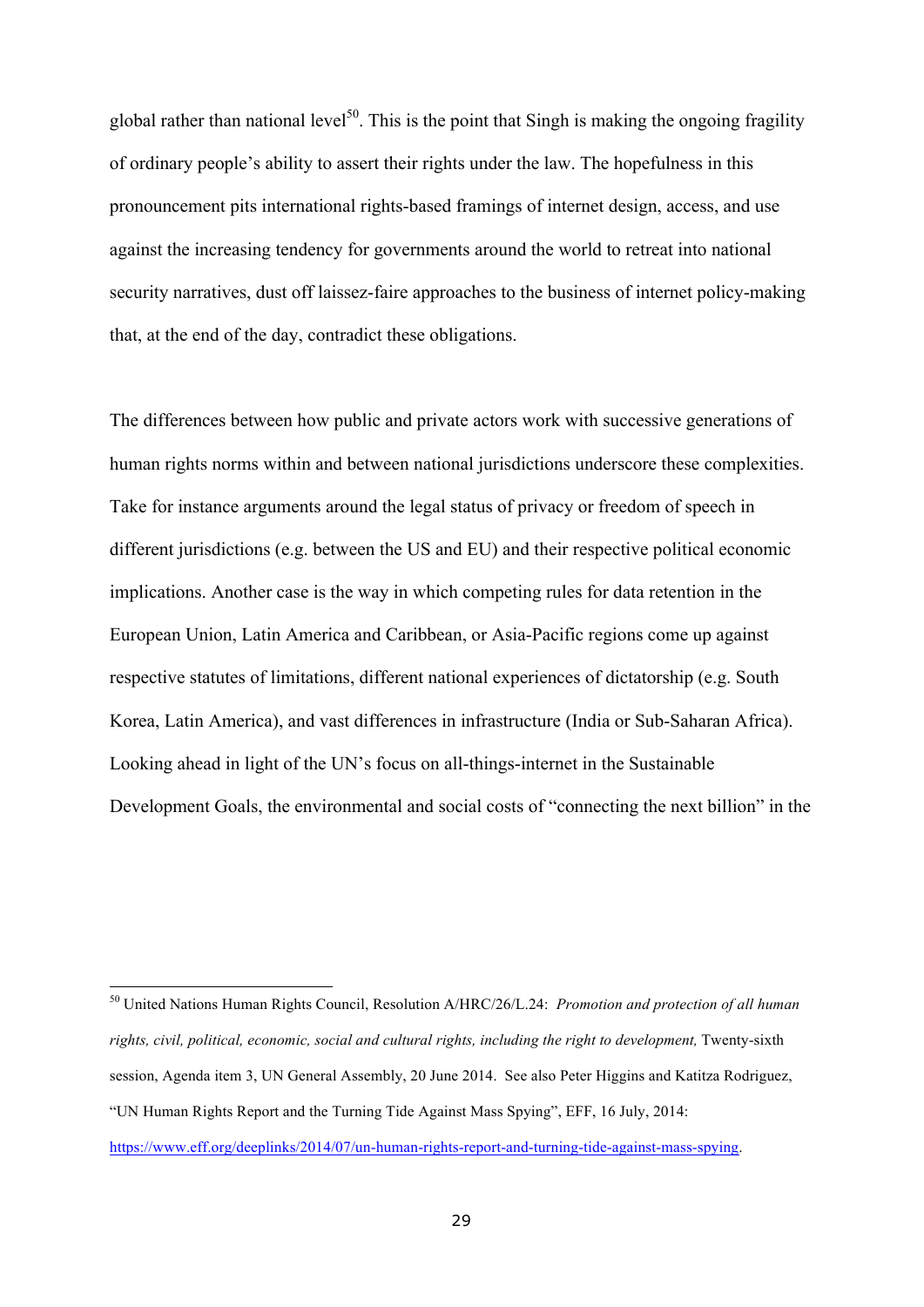Global South at any price reveals internet heartlands' dependence on the precious metals and unprotected labour of IT manufacturing and knowledge workers in these same regions.<sup>51</sup>

Thinking about contemporary, and future of internet-media and communications within human rights frameworks has changed the terms of debate, generated concrete action plans that engage communities unused to these considerations. This shift from the margins to the policy centre has also provided inspiration for a range of community-based and national campaigns from civil society organizations. But what have yet to get going are more informed discussions in local (schools, universities, hospitals, town halls) and national (parliaments and businesses) settings. Until then debates about who, or what agency is responsible for tackling the complex practicalities of human rights-informed decisions on the future of internet design, access, use, and content management will stall in the quagmire of mutual recriminations between vested interests. This is where historically aware and thorough critical scholarship can start to unpack the sociocultural and techno-economic nuances of everyday online-offline realities; not simply parrot the gung-ho rhetoric of vested interests looking to ring-fence internet futures as business-as-usual, wherever these voices may reside.

Implementing human rights for future internet visions demands a next step at the level of public discourse as well, from raising public awareness to education and international coordination. Only then can human rights talk for how to run the internet make a difference in those decision-making domains where ownership and control of the world's 'digital imaginations' take place without due democratic process, accountability, or with respect to affordable, and culturally appropriate avenues of legal redress for ordinary "netizens". This is

<sup>51</sup> UN Sustainable Development Knowledge Platform, 2016, *Sustainable Development Goals* Home page; https://sustainabledevelopment.un.org/topics/sustainabledevelopmentgoals .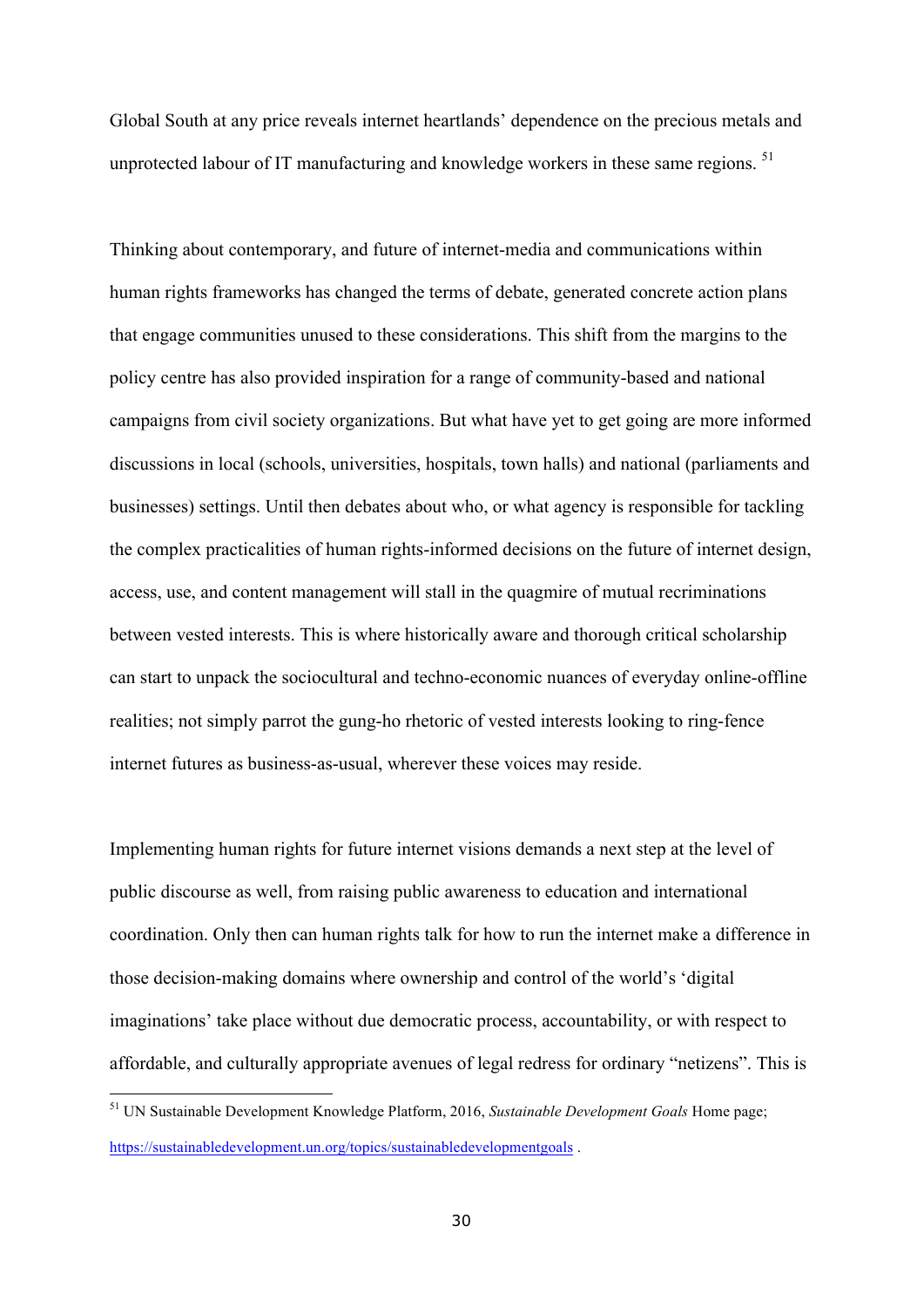where a lot of work remains; raising awareness and education but also developing robust accountability mechanisms for not only disproportionate governmental surveillance agendas but also the excesses of commercial exploitation of our digital footprints, and other misuses of these technological capabilities for 'global surveillance'  $52$ . Only then can human rights frameworks in the round, and how specific rights and freedoms apply to the fast-changing online environment at any given moment, be more than an exercise in empty rhetoric. Chakrabarti puts her finger again on the sore spot - without mentioning the implications of an Internet of Things - when she notes that to

scoop up everyone's data on the off chance that at some indefinite point in the future some of us will fall under suspicion, or for the purpose of a "trawling expedition" to find potential suspects, is the twenty-first-century equivalent of planting cameras and microphones in every family home.<sup>53</sup>

These considerations are not a western indulgence, pivoting on the history of human rights as a response to the holocaust and refugee crisis in the aftermath of the Second World War. Rather it is one that changes the political, and with that the techno-legal conversation about the sociocultural dimensions to a generation of information and communications technologies whose uses have been construed in narrow technical terms by and large. It demystifies the way they work in terms of meaning making, community formation by social beings – and

 $52$  This term is from the late Caspar Bowden in his concluding comments on the human rights implications of cloud computing services, Human Rights in a Digital Age, Public Debatem  $25<sup>th</sup>$  February 2015, https://www.opendemocracy.net/can-europe-make-it/marianne-franklin/defending-human-rights-in-digital-age See also Robert Booth, "Facebook reveals news feed experiment to control emotions", The Guardian, 30 June 2014; http://www.theguardian.com/technology/2014/jun/29/facebook-users-emotions-news-feeds.

<sup>53</sup> Chakrabarti op cit.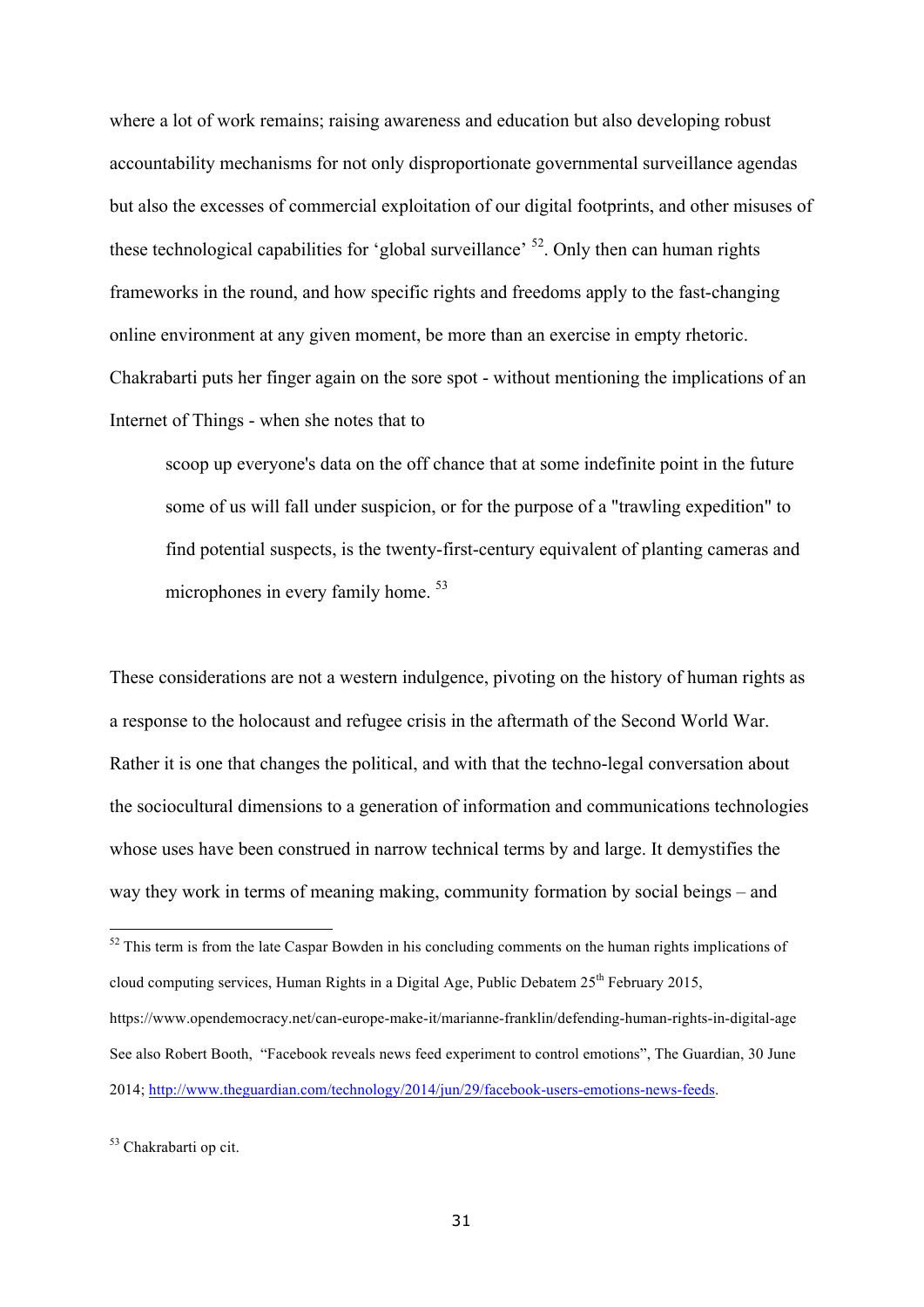their avatars. It puts them back firmly in the remit of political struggle, democratic praxis, and responses to the power modalities by which both consent and dissent are being "manufactured" (to borrow from Noam Chomsky), reproduced, and re-circulated on a planetary scale.

In Conclusion: Too much or not enough?

Bringing these reflections to some sort of conclusion, let us note an earlier UN Resolution as Snowden's revelations of mass online surveillance started to make the news headlines. This resolution, on the right to privacy with respect to the online environment makes clear official concerns at the

negative impact that surveillance and/or interception of communications, including extraterritorial surveillance and/or interception of communications, as well as the collection of personal data, in particular when carried out on a mass scale, may have on the exercise and enjoyment of human rights, Reaffirming that States must ensure that any measures taken to combat terrorism are in compliance with their obligations under international law, in particular international human rights, refugee and humanitarian law...the same rights that people have offline must also be protected online, including the right to privacy…54

But there is still a long way to go if these sorts of high-level statements are able to meet the challenges raised by the ways in which people using the internet already outstrip the legal conventions and horizons of possibility that constitute national and international institutional politics. Even if such recognition has symbolic value, and it is often easy to under-estimate the power that resides in symbolic gestures, this statement of 'deep concern' is one reason to be cheerful.

<sup>54</sup> UN General Assembly, 2013, Resolution 68/167*: The Right to Privacy in the Digital Age,* A/RES/68/167.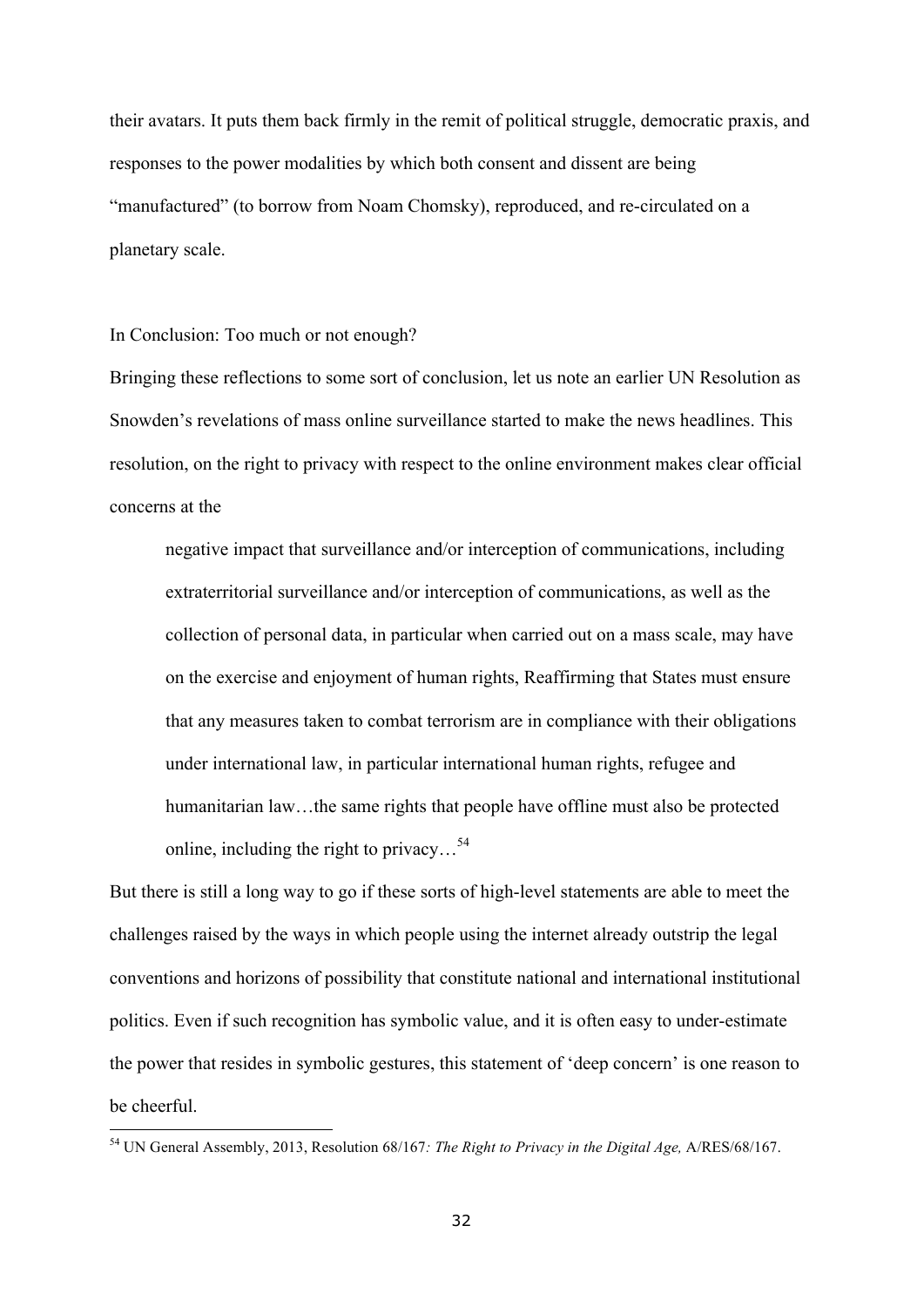Three points to sum up: First, what is needed from an advocacy and engaged intellectual perspective is a strengthening not a weakening of resolve and analysis respectively. Hence I would take issue with the claim by some commentators that "human rights aren't enough any more"<sup>55</sup>. Notwithstanding a significant critical literature of how human rights in practice can be more problem than cure, claiming that they do not go far enough misses the historical conjuncture at which we find ourselves. It is moreover a short distance between this notion and its counterpart, that human rights frameworks are "too much", neither the "real thing" nor up to scratch from a particular ethnocentric experience <sup>56</sup>. In all respects such casual dismissals overlook, if not wilfully misread the need for due diligence when forging new laws that couple human rights with issues arising from how states, businesses, and individual (mis- ) uses of digital and networked communications. The relegation of human rights norms to the dustbin of pre-internet times also dismisses the suffering of those millions these laws and norms still address. Second, engaged scholars/activists need to keep intervening in what are increasingly polarized debates, in so doing keep accompanying terms of reference, legislative measures, and jurisprudence that would evoke human rights under critical scrutiny. Not all rule of law is good. Nor are all judgments in human rights tribunals beyond reproach; these treaties and covenants are themselves historical, and sociocultural artefacts. As such they are contested outcomes, as are the precedents set by ensuing judicial rulings, in national and international tribunals.

l

<sup>55</sup> Cathleen Berger,"Human rights aren't enough any more - we need a new strategy", *openDemocracy*, 17 December 2015; https://opendemocracy.net/wfd/cathleen-berger/human-rights-aren-t-enough-any-more-weneed-new-strategy

<sup>56</sup> The Declaration of Internet Freedom campaign at http://declarationofinternetfreedom.org/